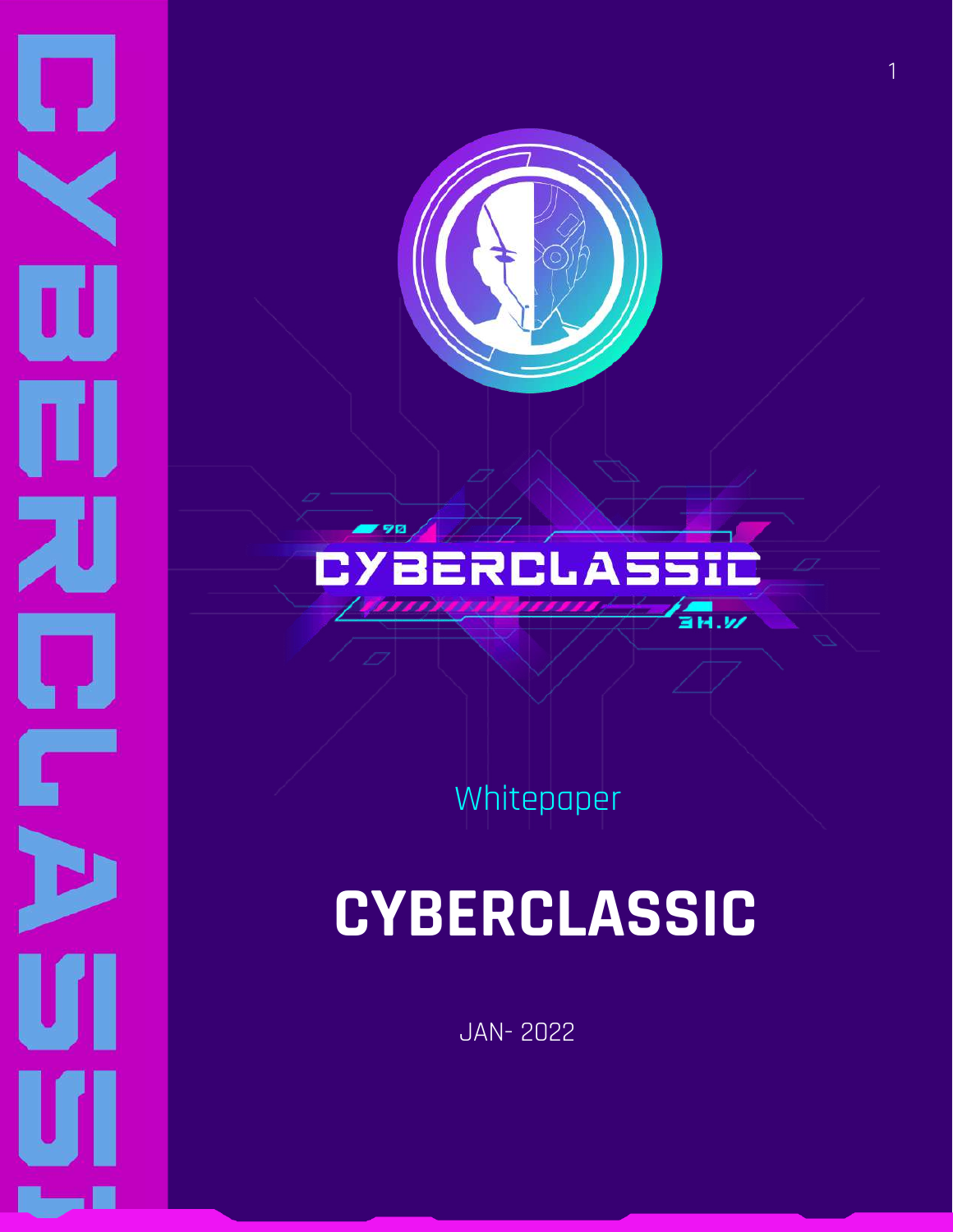Cyberclassic whitepaper is a living document. This document contains philosophical underpinnings, technical foundations and the economic model. Any information presented in this document is subjected to change, and will be updated regularly. The basic structure presented in the document will remain the same, however any major change will be announced prior to implementation, on social forums and the website of Cyberclassics.

### **Contents**

| Cyberclassic's core mechanism: Minting, playing, burning and exchange9 |
|------------------------------------------------------------------------|
|                                                                        |
|                                                                        |
|                                                                        |
|                                                                        |
|                                                                        |
|                                                                        |
|                                                                        |
|                                                                        |
|                                                                        |
|                                                                        |
|                                                                        |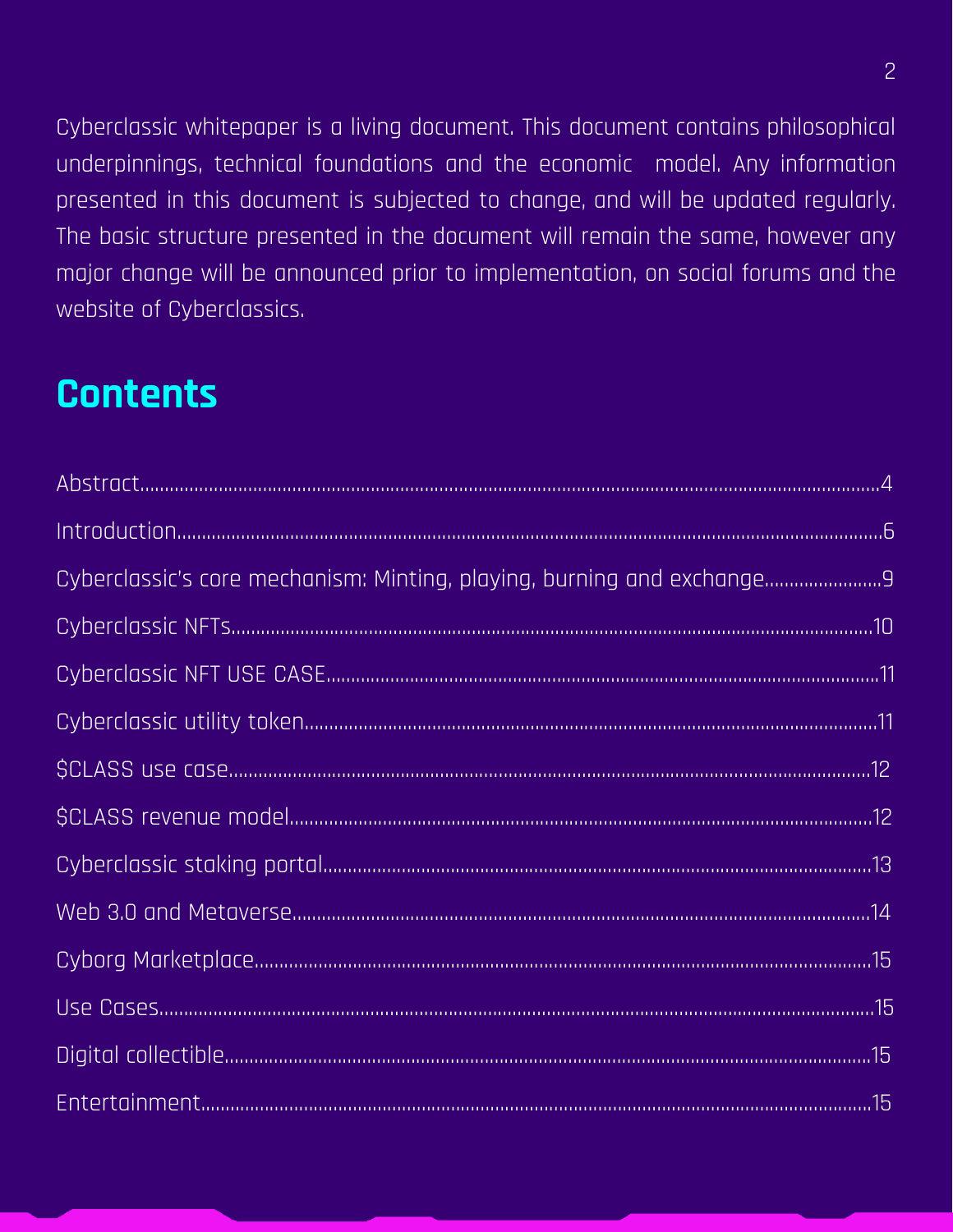$\overline{3}$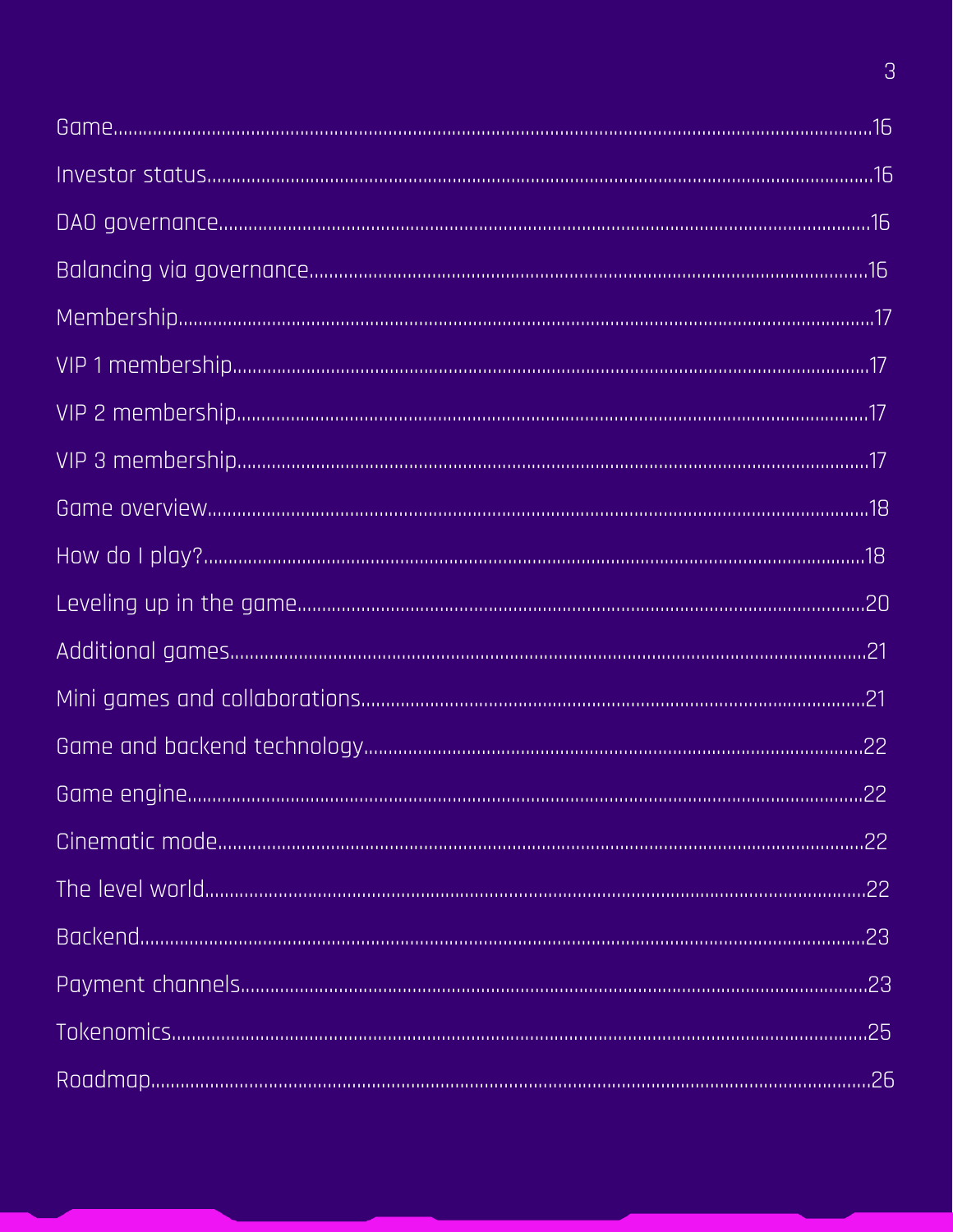## **Abstract**

Non-fungible tokens (NFTs) are digital tokens that provide unique ownership. This can be anything from a video file to a digital work of art or music. The main difference from a regular digital file is that the NFT is unique and can be seen by the author, the ownership of the NFT is a documented proof imprinted on the blockchain.

The recent NFT epidemic has its roots in the generation that grew up collecting Pokémon in both trading card games and video games. The latest evolution from the collection is blockchain-based NFTs like CryptoKitties, Cryptoclassic, and Beeple artwork that have sold millions of copies.

The NFT not only gives players ownership of the in-game assets they have purchased, but also allows the players to safely trade those assets. An NFT has multiple use cases across different industries. Due to its intrinsic proof of ownership property, these non-fungible tokens are used in health care, real-estate, IT, social media, Art, and other industries. From tokenizing a legal document to tokenizing an art work, it comes in handy in numerous possible events.

Additional opportunities to generate revenue through a fun and social experience will drive millions of people to blockchain and NFT spaces. This includes people who have never heard of blockchain. For example, in 2020, Axie Infinity will attract unemployed people around the world by developing a completely online virtual economy in-game, and provide livable income in many developing countries.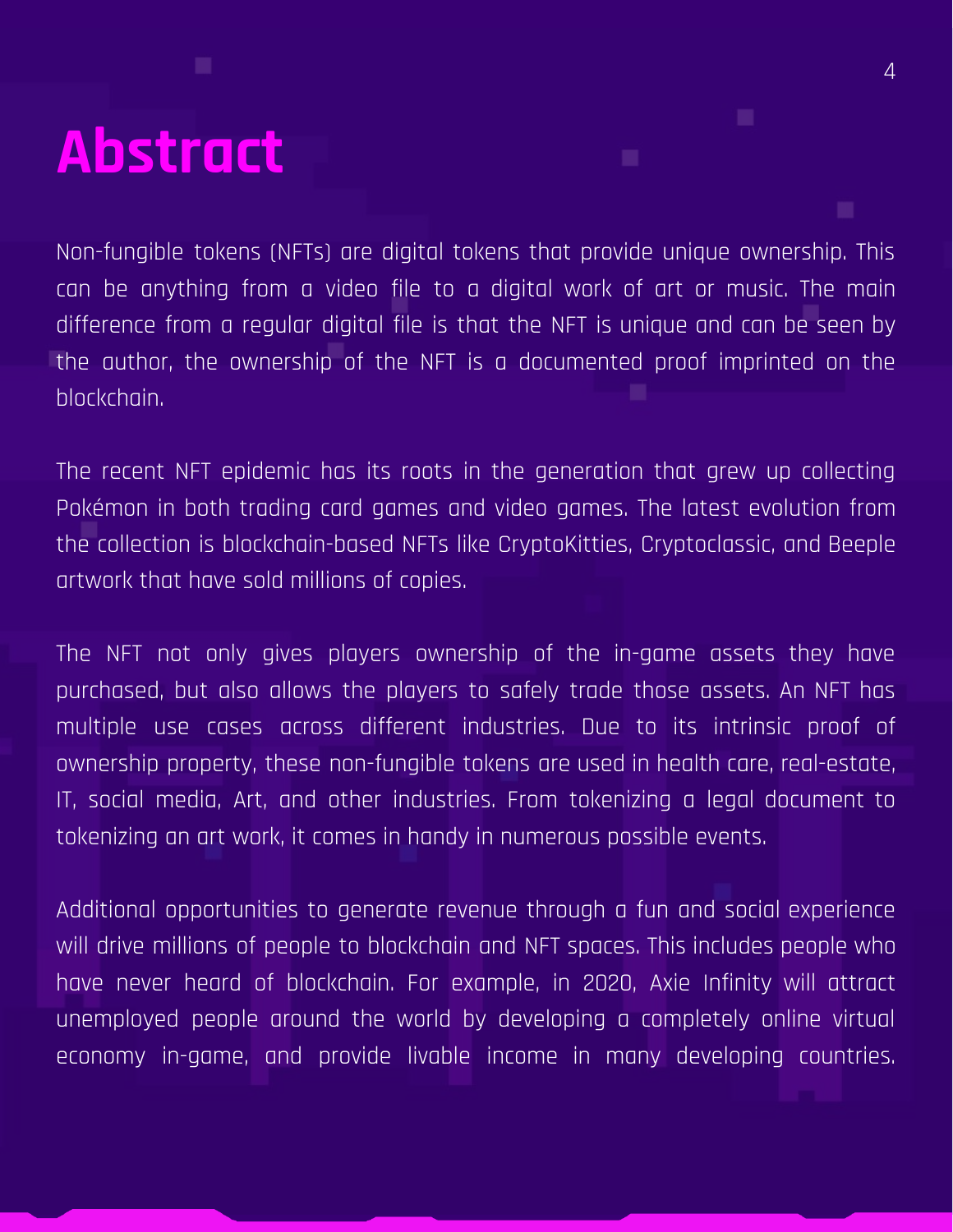increase. Most recently, space exploded again in August, and OpenSea's daily volume exceeded 75 million.

Moreover, blockchain games have revolutionized the gaming industry predominantly. It has advanced the gaming industry to attain a monetized status. The gaming industry now offers full-time careers to enthusiastic players, providing significant income opportunities. As history suggests, blockchain-based NFTs are the future of gaming and we intend to be a part of this evolution. People are starting to realize the monetary value of their time and this trend of giving players the opportunity to monetize their playtime will inevitably replace traditional gaming models.

Aside from gaming, blockchain games also allow users to access different decentralized finance features. These features include multiverses, cross-chain, utility tokens and other similar features to enhance user experience or provide investment streams.

To create something that lasts, teams must be focused on what comes next. The world is rapidly entering a digitalization era in which advancements occur at breakneck speed. With four billion people worldwide having internet access, people are spending more time looking for lucrative opportunities to make a living online. Our vision is to assist in the development of engaging virtual economies that enable these opportunities.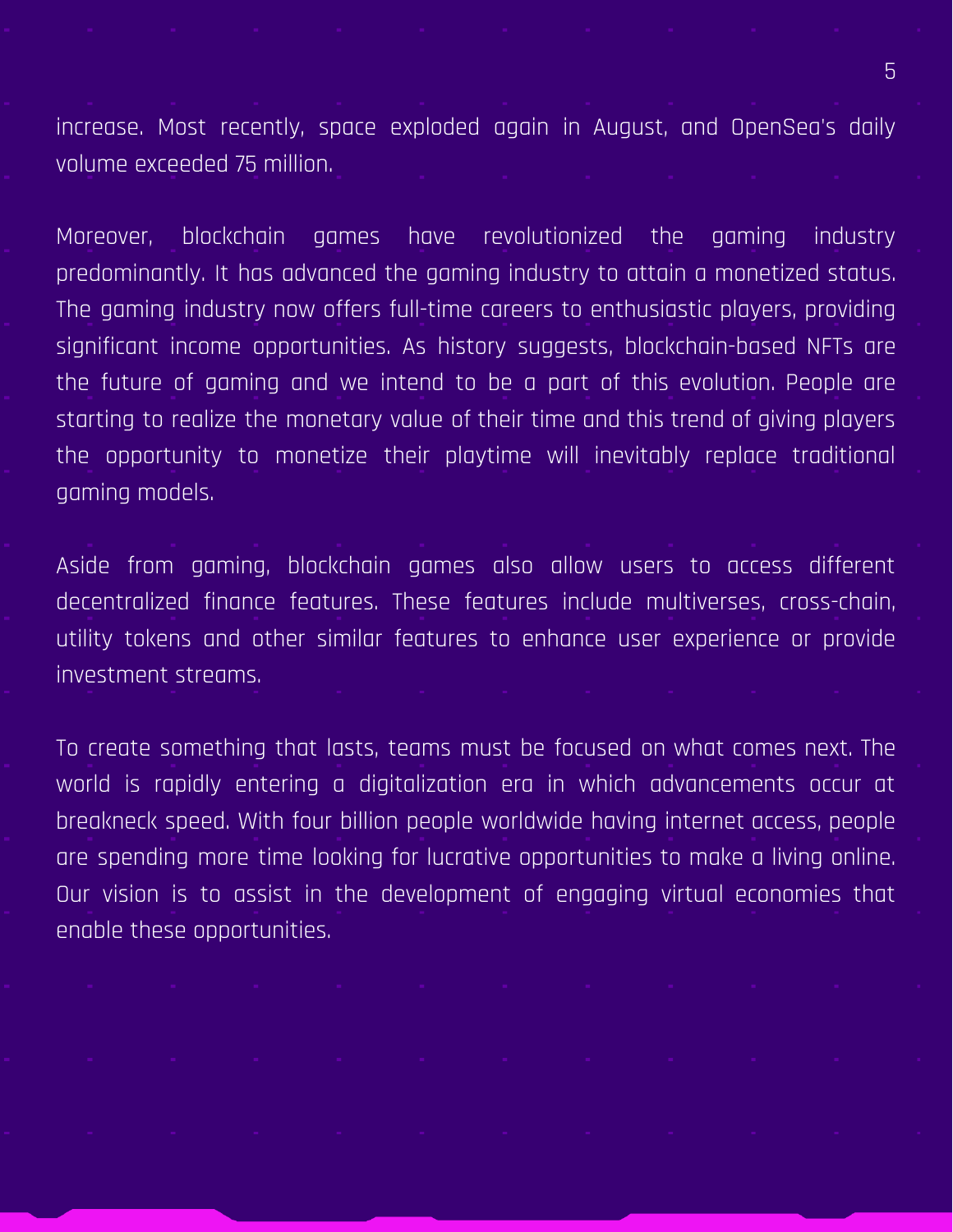## **Introduction**

Cyberclassic provides the infrastructure for a fantastic NFT game on Binance. The project includes the construction of several DeFi projects as well as a play-to-earn blockchain game based on NFT collectibles.

### **Rationale**

Cyberclassic is a remarkable gaming project in the NFT industry. In this project, you can make an immediate profit or add exciting and valuable NFTs to your collection by purchasing these exclusive and limited non-fungible tokens from the website; to be used in a full-fledged insane adventure. The game combines three Game styles: turn-based tabletop fantasy strategy; elements of RPG; robust tactics of card games based on free choice and luck playing dice.

We want to demonstrate how many possibilities remain hidden in the concept of an NFT and its participation in DAPPS. Each NFT in Cyberclassic serves a specific purpose. The majority of them can be utilized right from the launch of the project. Participation in the game atmosphere begins the moment you receive your first NFT. However, in the platform, during the first quarter only \$CLASS token will be available. NFT minting will be initiated in the second quarter.

Prior to the launch of other gaming models in the project, holders of Cyberclassic NFTs can buy and hold these NFTs for future gains or convert them to \$CLASS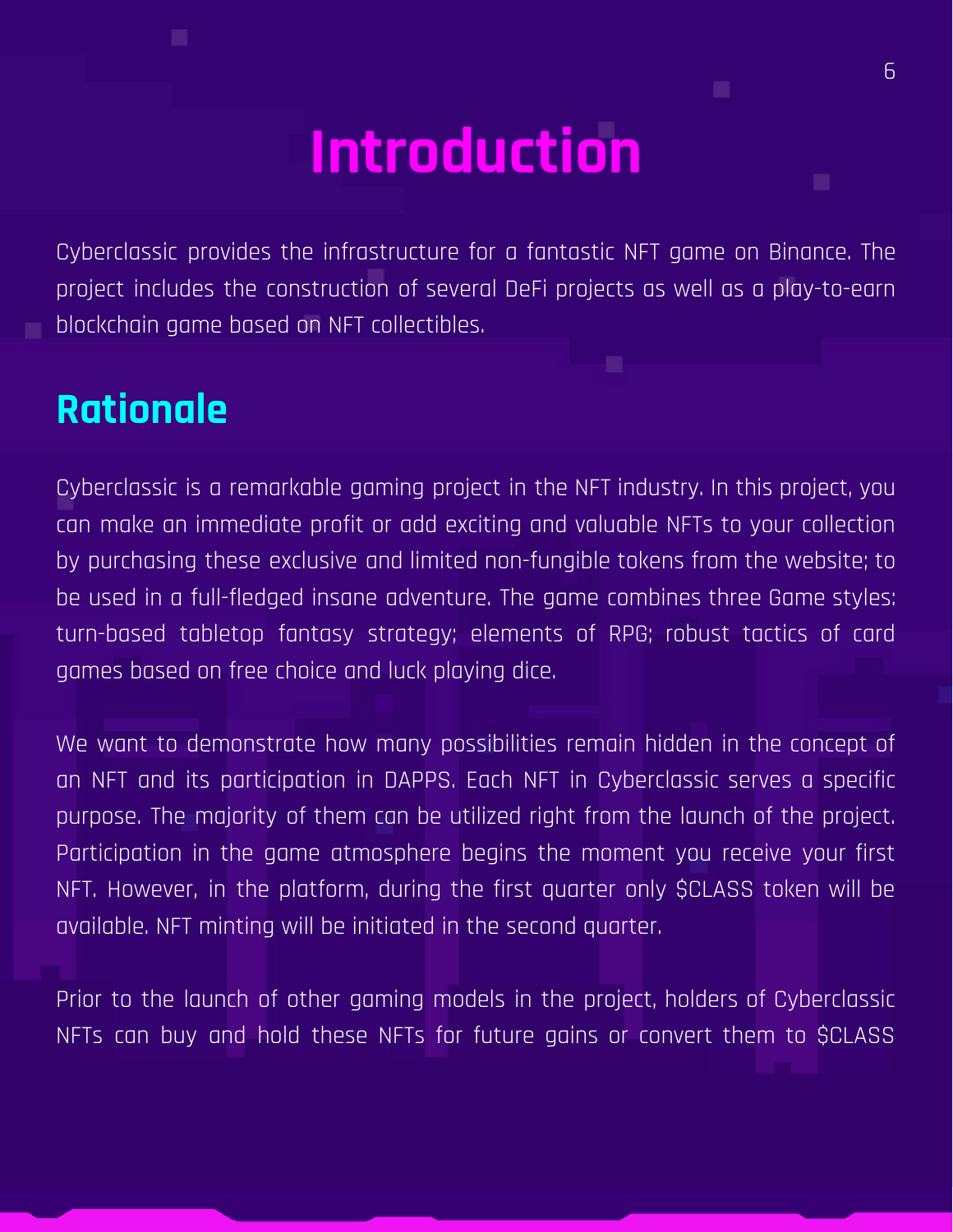tokens. These tokens can be used in the future to attain multiple benefits on the platform, which will include, staking, governance and game.

\$CLASS holders might choose to stake their tokens to access liquidity mining programs. (It is a type of yield farming that has become increasingly popular among different DeFi protocols, where the founding teams seek to decentralize the governance of the protocol).

The liquidity mining program's goal is to distribute \$CLASS from the Cyberclassic Treasury to early Cyberclassic community members in order to:

- achieve a distributed holding of \$CLASS tokens across more of the Cyberclassic community.
- incentivize new people to join the Cyberclassic community.
- enable a more liquid and transparent market for \$CLASS trading. The larger the Cyberclassic community, the greater the chances of decentralized governance as well as a self-regulating community that discourages bad actors and game manipulation. Users can stake \$CLASS once the game is launched to show their belief and support for the game and its governance model.

Meanwhile, there are no other blockchain games that offer cinematic quality effects NFTs for a multi styled game. Cyberclassic is an example in itself through providing a blockchain game that is both, fun and rewarding

Our primary goal is to create a product that is simple, open, dependable, and modern. And it is now possible thanks to blockchain technology, which makes

7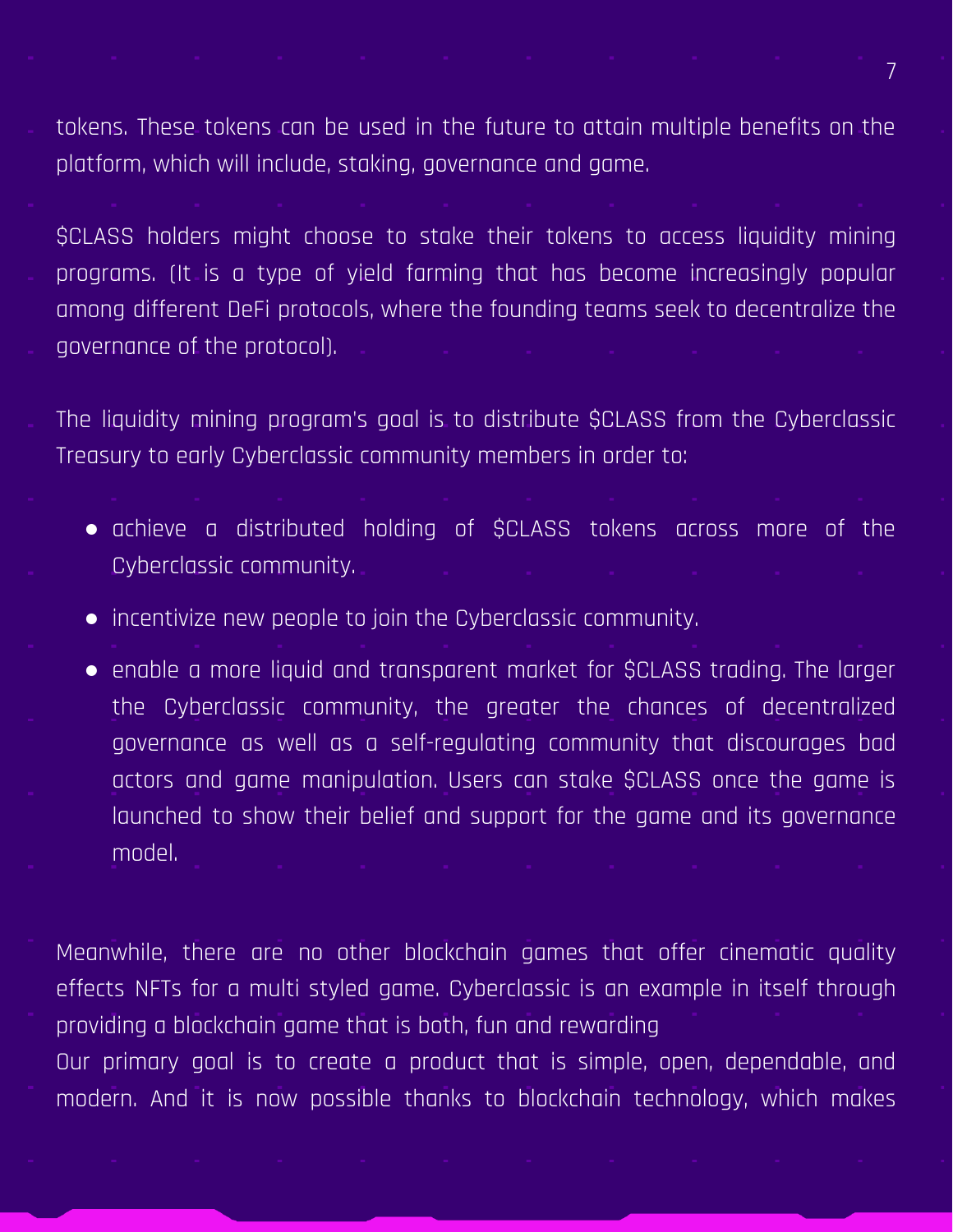gameplay as clean as possible and eliminates the possibility of illegal influence on game results.

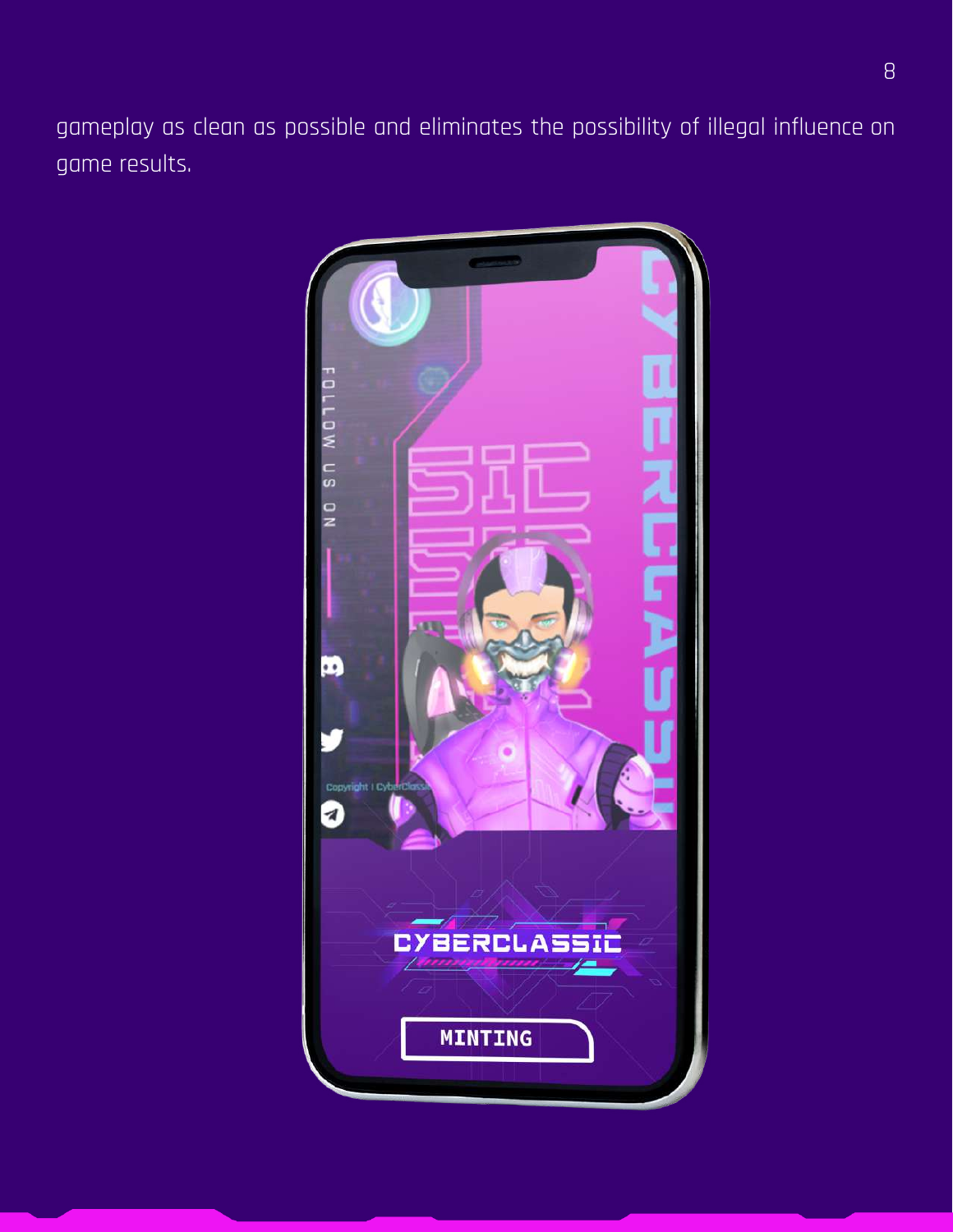### **Cyberclassic's core mechanism: Minting, playing, burning and exchange**

The standard paradigm of most NFT games had become uninteresting and un-utilitarian from the beginning. Purchase a digital asset, own it, and hope that its value increases. Some games allow you to purchase NFTs and then use them in a game. While this was a significant improvement, we felt there was still more to the experience. There had to be a way to create an emotional bond between the players and their collections. We weren't the only ones to notice the gap and the subsequent opportunity it presented, but we wanted to provide the most unique and original solution: an emotive experience that was consistently intriguing and rewarding throughout the entire process, from discovery to completion.

In Cyberclassic you will battle other players or the automatic gamer in the game to fight against the other player. All Cyberclassic cyborgs are algorithmically

generated NFT characters that are minted and stored in your wallet. When you manage to collect two members of the same family, you can fuse them together, which burns the existing tokens to create a more powerful character or a subsequent character of the next level.



9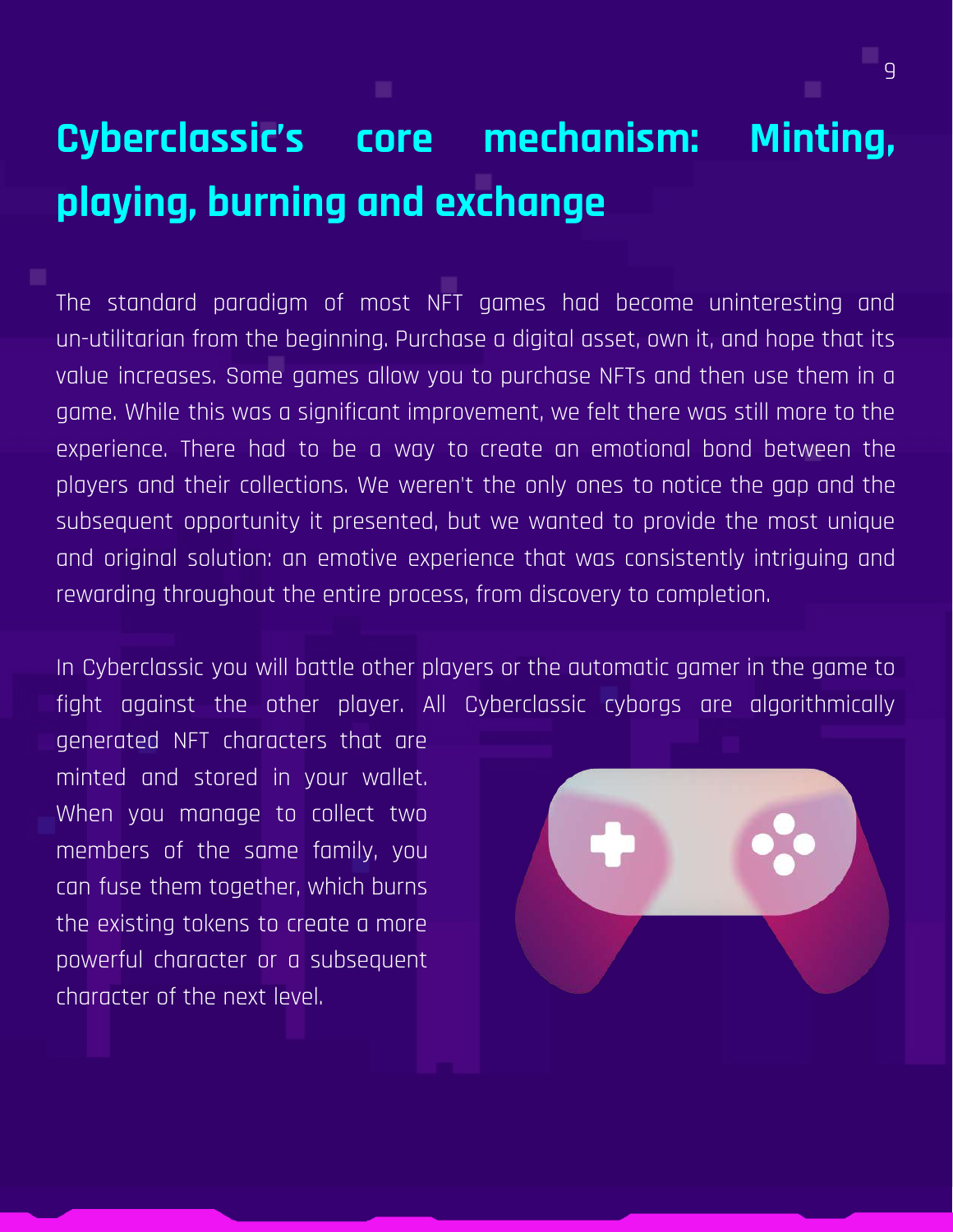The platform also does not bombard its users with excess GAS fees for each minor addition to their collection. The gas fee and other transaction fees on the platform are kept lower and transactions are kept faster, in order to let users focus on their sole agenda on the platform, Explore, Collect, Battle and Earn.

In addition to that, Cyberclassic enables users to trade NFTs on its web platform. It acts as a marketplace as well where users will be able to find Cyberclassic NFTs. In VIP modes premium users will find NFTs of the same family members easily comparable to regular users.

## **Cyberclassic NFTs**

Cyberclassic NFTs are cyborg characters that are a hybrid of machines and humans. The cyborgs have different families in the game. Each NFT of this project has a QR code on the bottom of the NFT that is intrinsic to each family present in the game.

These QR codes can be used to find other family members as well as the identification of the hierarchy. There are a total of 12 families in the game and 10,000 algorithmically generated cyborgs.



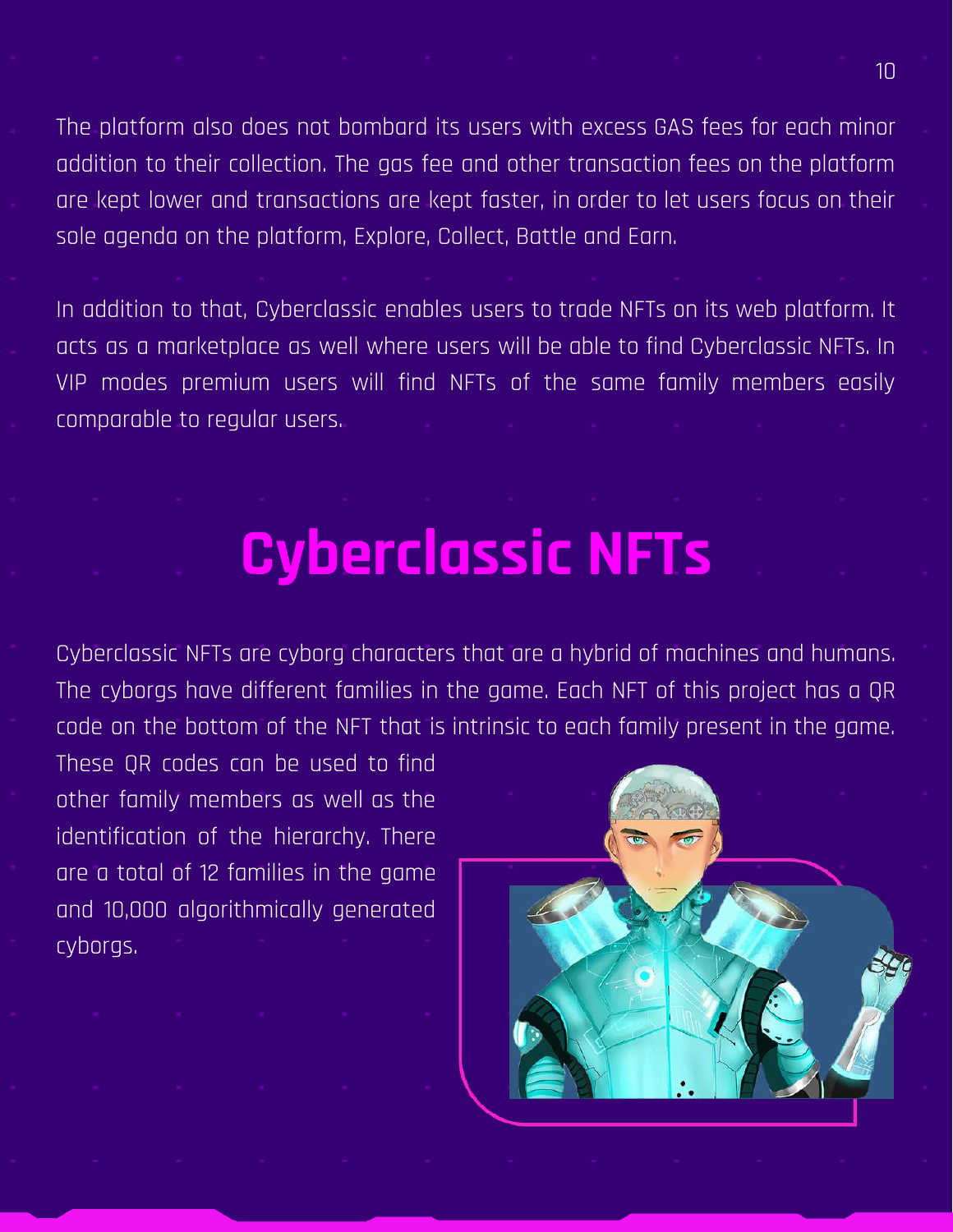#### **Cyberclassic NFT USE CASE**

Cyberclassic NFTs can be used for multiple streams of income through different features present on the platform. The features include:

- **Selling power cards:** Users can buy and collect powerful cyborg NFTs with rare qualities to generate revenue.
- **Participation in weekly events:** Users can participate in weekly tournaments with their best at hand cyborg NFTs.
- **Receiving income with investor status:** The users will receive a constant source of income with investor status. Each week, an automatic payment is distributed among all users with VIP status.

#### **Cyberclassic utility token**

Cyberclassic has its own utility token \$CLASS that is used as a native currency on the platform and its game. Players are rewarded with \$CLASS tokens to win battles, and tournaments. The intrinsic property of the utility token is demand driven, that increases its value based on the market demand. \$CLASS token value is determined through the revenue generating model of the project.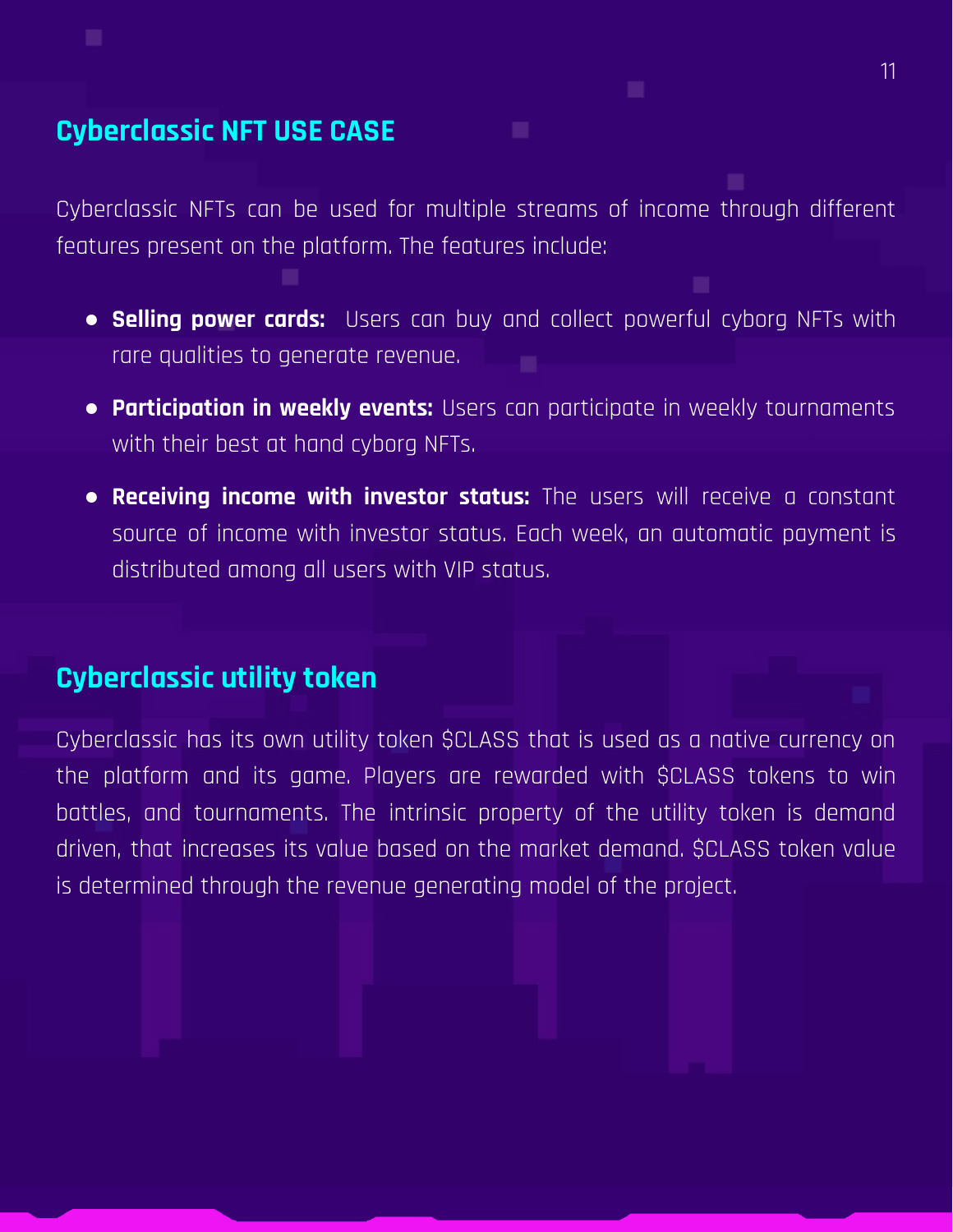#### **\$CLASS use case**

- **Store of value:** Cyberclassic native token \$CLASS has store of value property, which makes it a suitable asset to store and invest in certain cases to acquire future gains such as price appreciation.
- **Currency:** \$CLASS is used as a native currency on the platform and also treated as a currency among the cryptocurrency community. Its price is demand driven. It reaches market equilibrium through the invisible hand.
- **Tradeable:** \$CLASS is tradeable on different DEX and cryptocurrency swapping platforms.
- **Investment:** This native token can be used to provide liquidity in staking pools to earn a decent APY while the token increases capital gain. \$CLASS is an investable asset that can be used in multiple investing options to acquire decent gains.
- **Governance:** \$CLASS is also used on the platform to enjoy intertemporal service such as governance, that provides a decent degree of decentralization through mutual consensus protocols.

#### **\$CLASS revenue model**

Cyberclassic generates revenue by charging a commission transaction fee of 0.5 to 1% on each transaction. The sale of utility tokens is another method of generating revenue. The utility token sale function is based on constant intertemporal utility and positive marginal utility. The fee model, on the other hand, includes the function

 $e^{-\delta\tau} X(f+\kappa\tau) dt$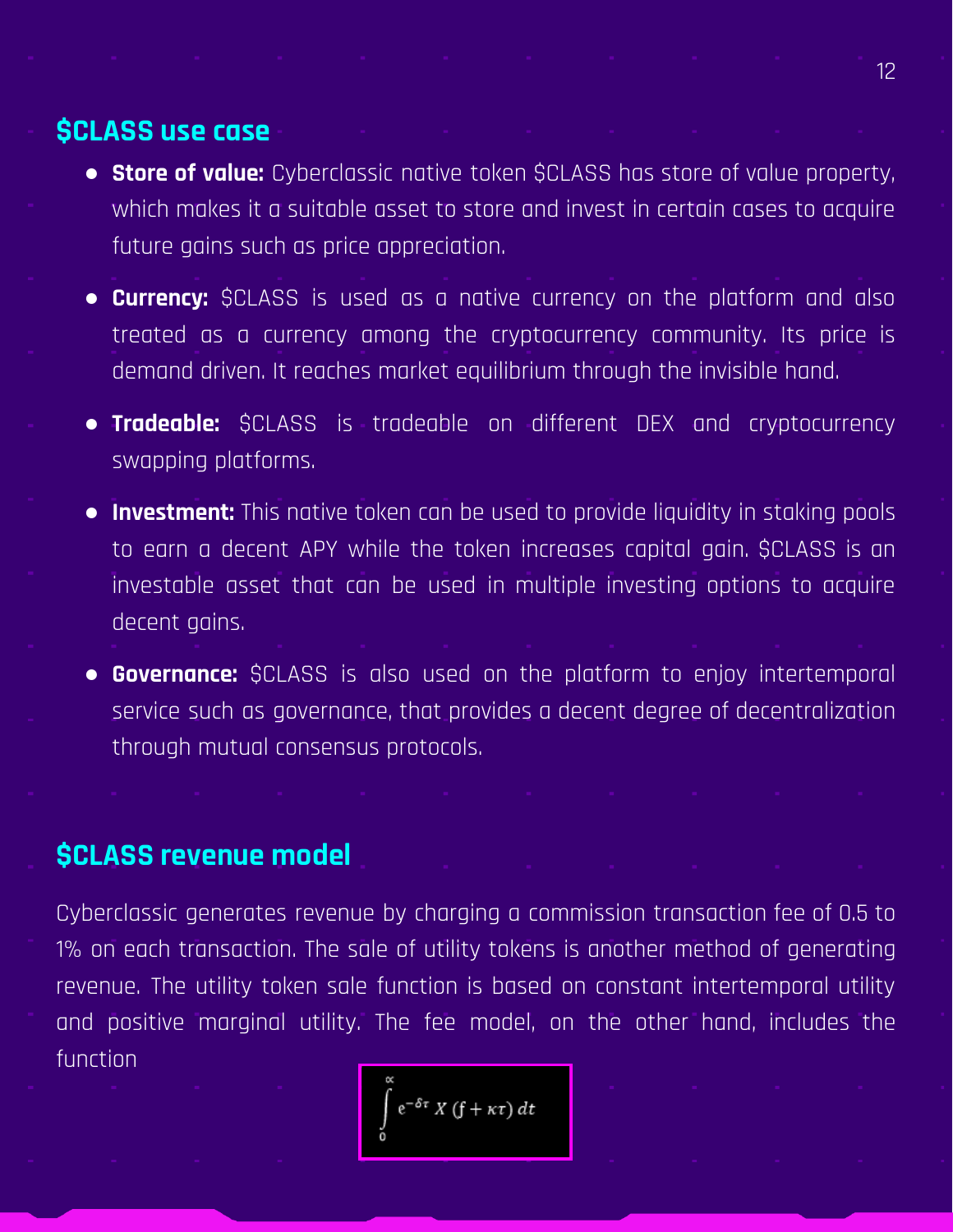Where the fee charged **K** should be less than or equal to  $F-f$ . The fee functions like a tax that increases the price consumers pay and decreases the equilibrium quantity to qdX( $f$ +KT). And  $\delta$  is the interest rate, d is the subscript of the inverse demand function.

## **Cyberclassic staking portal**

Cyberclassic aims to have a staking portal that enables utility token investment. Initially only a set of staking pools with locked liquidity presumption will be launched at the portal. These liquidity pools will have a liquidity locking time frame of small/medium/large liquidity cycles with APY ranging from 4% to 20% Each liquidity pool will possess a certain level of liquidity intake that will be based on the merit of first come first serve basis. Users can also increase their reward through opting for longer liquidity cycles.

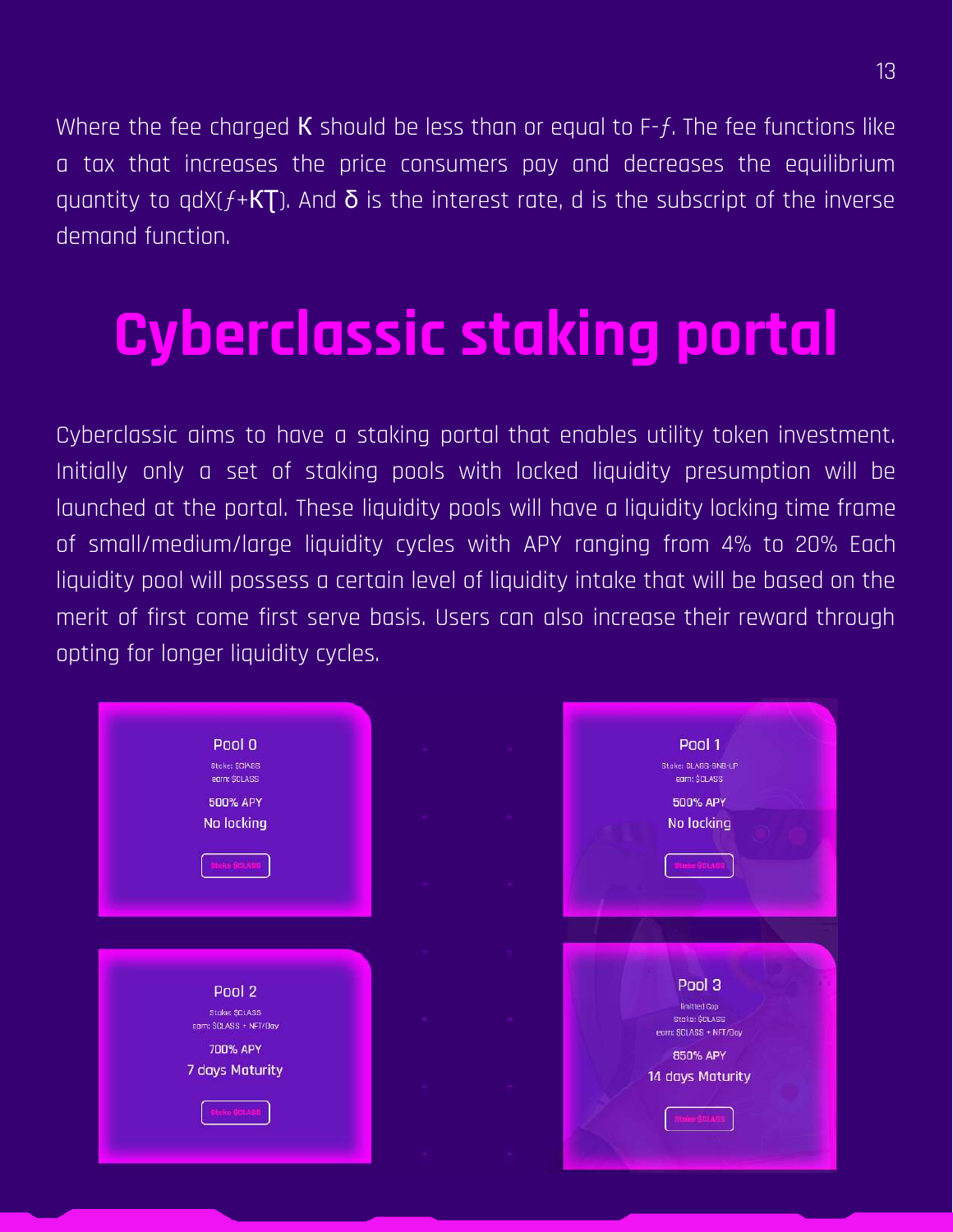## **Web 3.0 and Metaverse**

Web 3.0 is an overall advancement in the operations of the internet. As of now, internet users are at the verge of a drastic transition from web 2.0 to web 3.0. Cyberclassic tends to smooth this transition for its community: through pairing a set of advanced features like, decentralization, Metaverse, and user anonymity.



### **Metaverse**

The Cyberclassic metaverse serves as a gateway to a new virtual world full of opportunities. As of now, our team aims to launch virtual reality for the community, where our community and board members will be able to have virtual meetings. New technologies and options for this feature will be added in the future.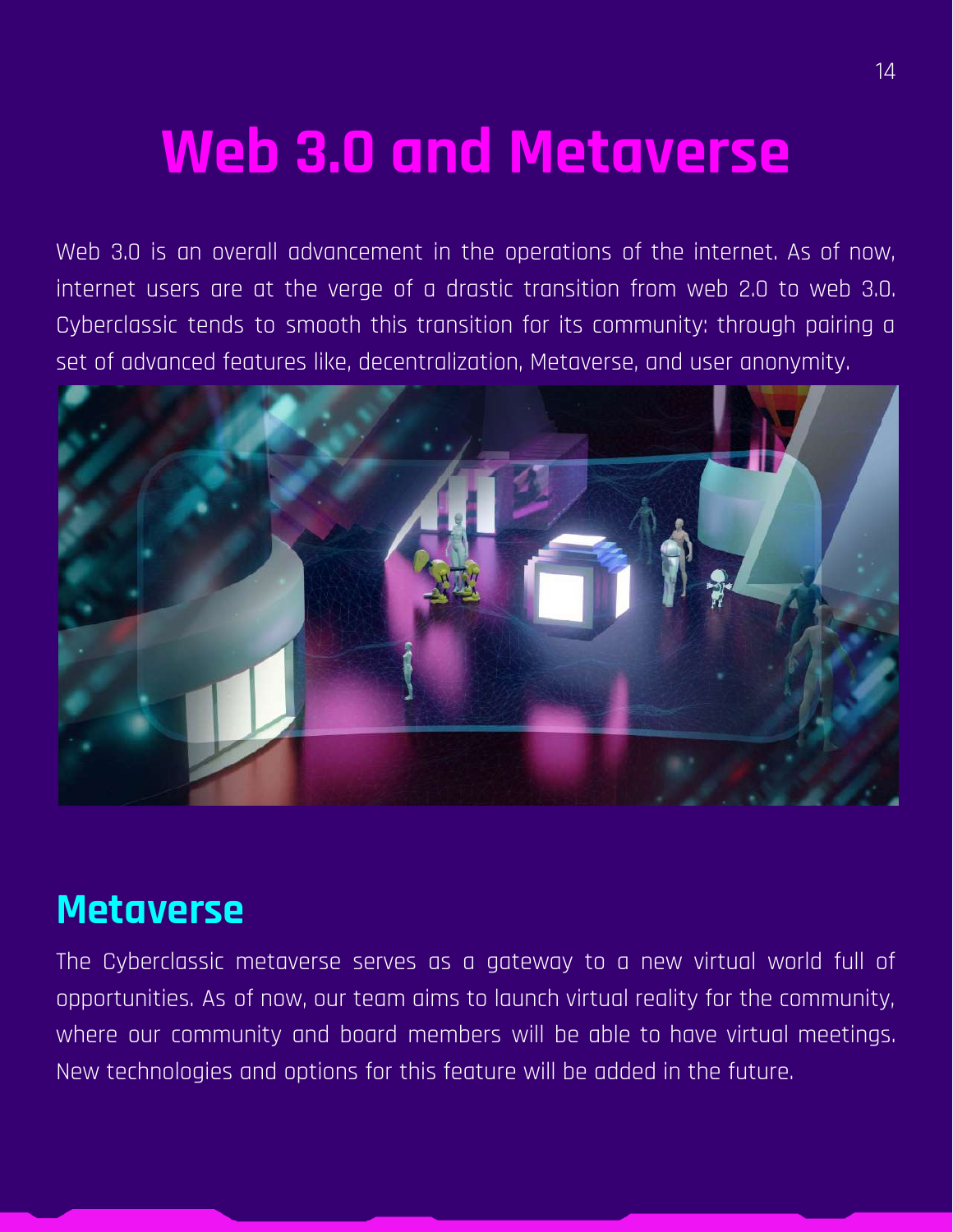## **Cyborg Marketplace**

Cyberclassic marketplace is a bazaar of opportunities; where our users can gather to trade their bionics. Our marketplace moves the market game up another step by offering metaverse. Metaverse's virtual reality component will capacitate users to conduct virtual meetings for efficient trading. This will enhance user experience by facilitating transactions and providing options.

## **Use Cases**

### **Digital collectible**

Cyberclassic provides a wide variety of cyborg characters on its platform, that too, in the form of collectible non-fungible tokens. These cyborg NFTs are a view of the future, a future of genome engineering, AI, machine learning and robotics. These collectible NFTs are a sneak peek into our advanced research and development.

#### **Entertainment**

Cyberclassic constantly entertains its users through periodic events and tournaments on the platform that invites all users to participate while providing them a chance to earn exciting rewards.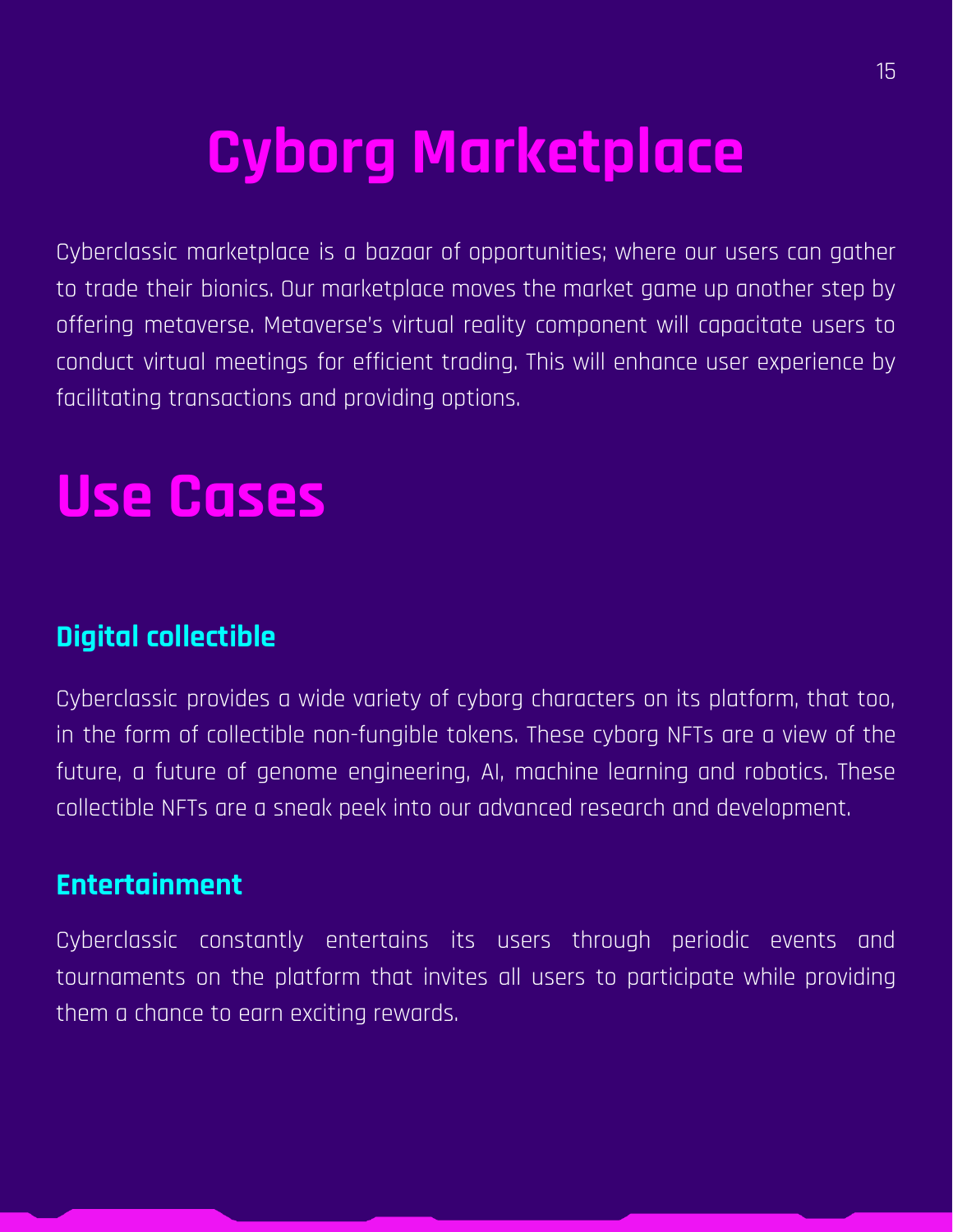#### **Game**

Cyberclassic game is a merger of three gaming models that includes a subsequent type of RPG with a combination of card games and NFT collectibles. The intrinsic model of Cyberclassic games is a play to earn model. The basic agenda of the game is to incentivize game play.

#### **Investor status**

Cyberclassic platform offers staking on \$CLASS utility tokens in return for 70% APY. Prior to the launch of the game, staking will offer users of the platform to earn exciting rewards as a passive source of income.

#### **DAO governance**

Some cyborg NFTs are voting tokens. These NFTs especially enable its holder to participate in all matters of the Cyberclassic platform, from tokenomics, to the launch of new features and NFTs. The vote token holder will be a member of the governance society where all members gather to reach a mutual consensus for the advancement of the platform.

#### **Balancing via governance**

Balance patches can be executed much more dynamically than traditional matches due to the data-driven nature of the underlying Cyberclassic codebase. Each patch will be a Neural Net Assisted update that is voted on by the council and takes into account the thousands of expected matches in the game.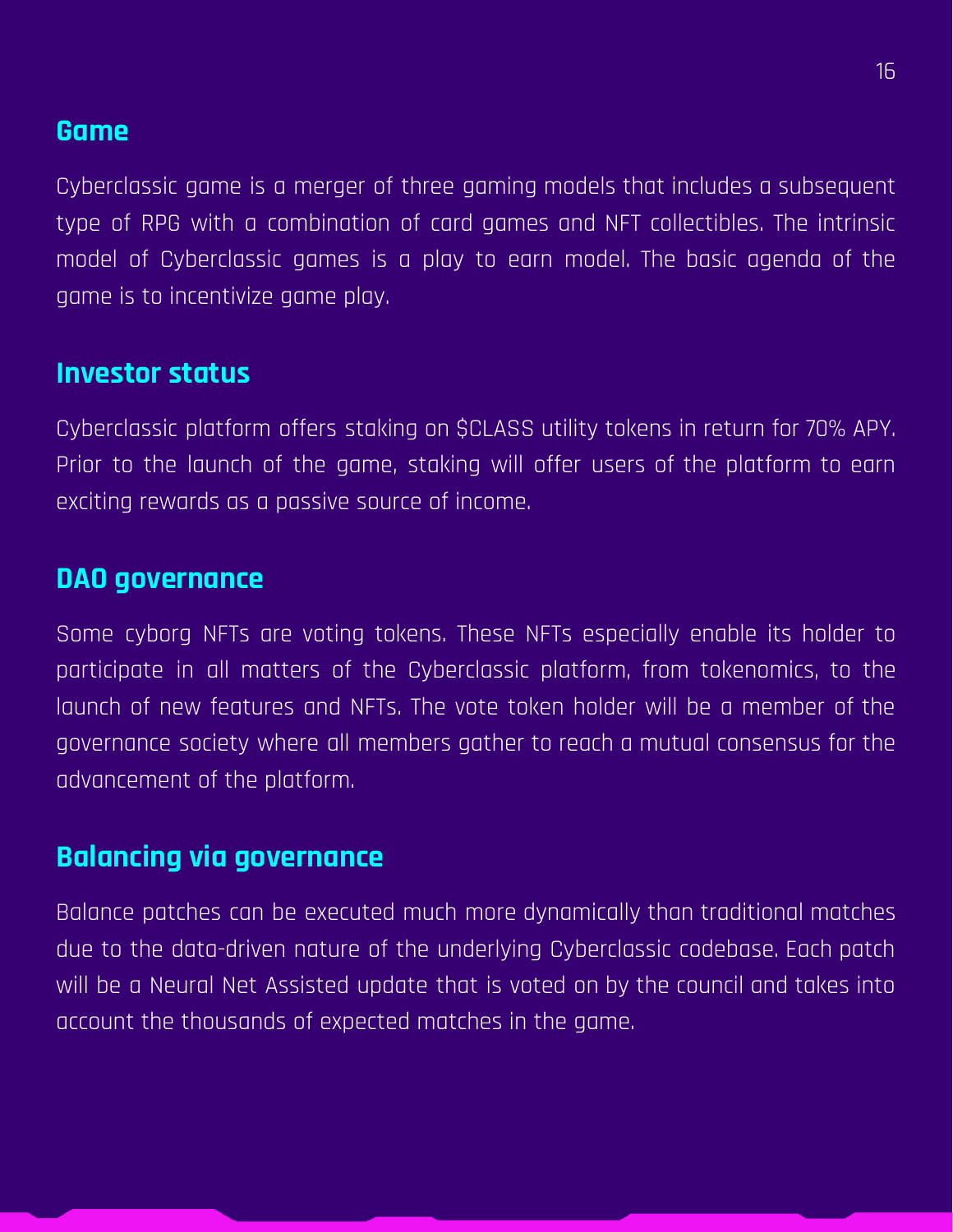## **Membership**

17

#### **VIP 1 membership**

Possession of a VIP 1 NFT in your inventory brings you the benefit of access to all white listings for future Cyberclassic collection drops.

#### **VIP 2 membership**

Having a VIP 2 NFT in your inventory benefits you through providing access to al white listings for future Cyberclassic collection drops.

The Silver membership: Each week there will be a giveaway among VIP 2 membership holders. The winner of the giveaway will be choosed through random probability. The prize will be a predetermined number of NFT minting.

Each week the event will alter and reset an altogether new rules for the weekly giveaway

#### **VIP 3 membership**

Having a VIP 3 NFT in your inventory benefits you through providing access to al white listings for future Cyberclassic collection drops.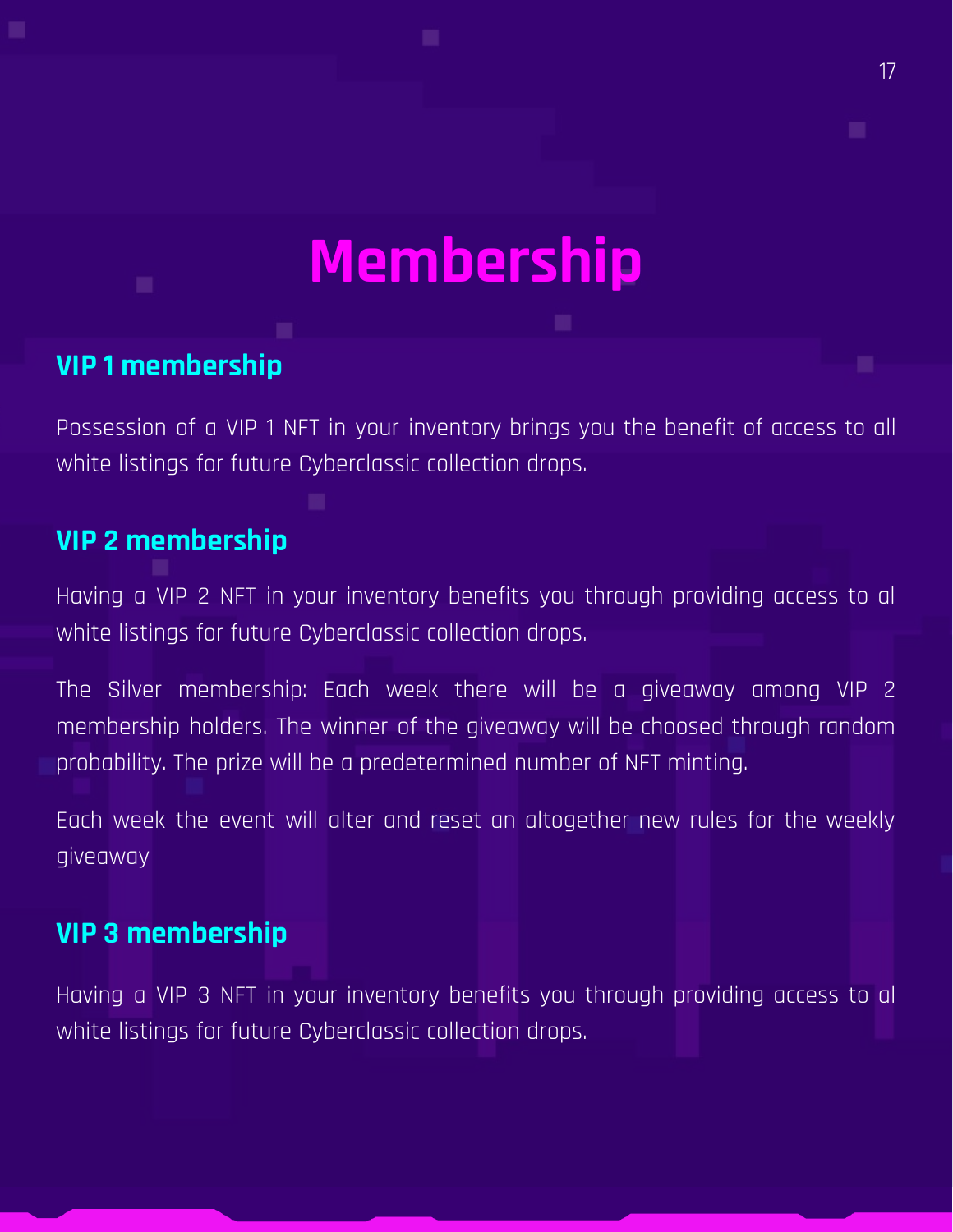Gold elite membership: Members of the VIP protocol will have a giveaway each week where the winner will be decided through a random probability structure.

The prize of the winner will be an access to the rarest features added to the Cyberclassic.

VIP 3 card holders automatically receive 1 type of standard pack from all future drops to their account.

### **Game overview**

The Cyberclassic game is designed in relevance to the future of technology where all things will be robotics. In the game, players travel to the future in an advanced city where everything is based on robotics. Humans are two no longer all flesh and bones, rather they have advanced their features through mechanical prosthetics and robotics.

In the game, players will compete with each other or against the computer depending on their gaming modes to earn \$CLASS as rewards and enhance their portfolios.

### **How do I play?**

Cyberclassic is a fiction based RPG + NFT collectible game. The game is a hybrid of the aforementioned gaming models. The game most likely revolves around cyborg Cyberclassic NFTs that compete with each other and are traded and collected.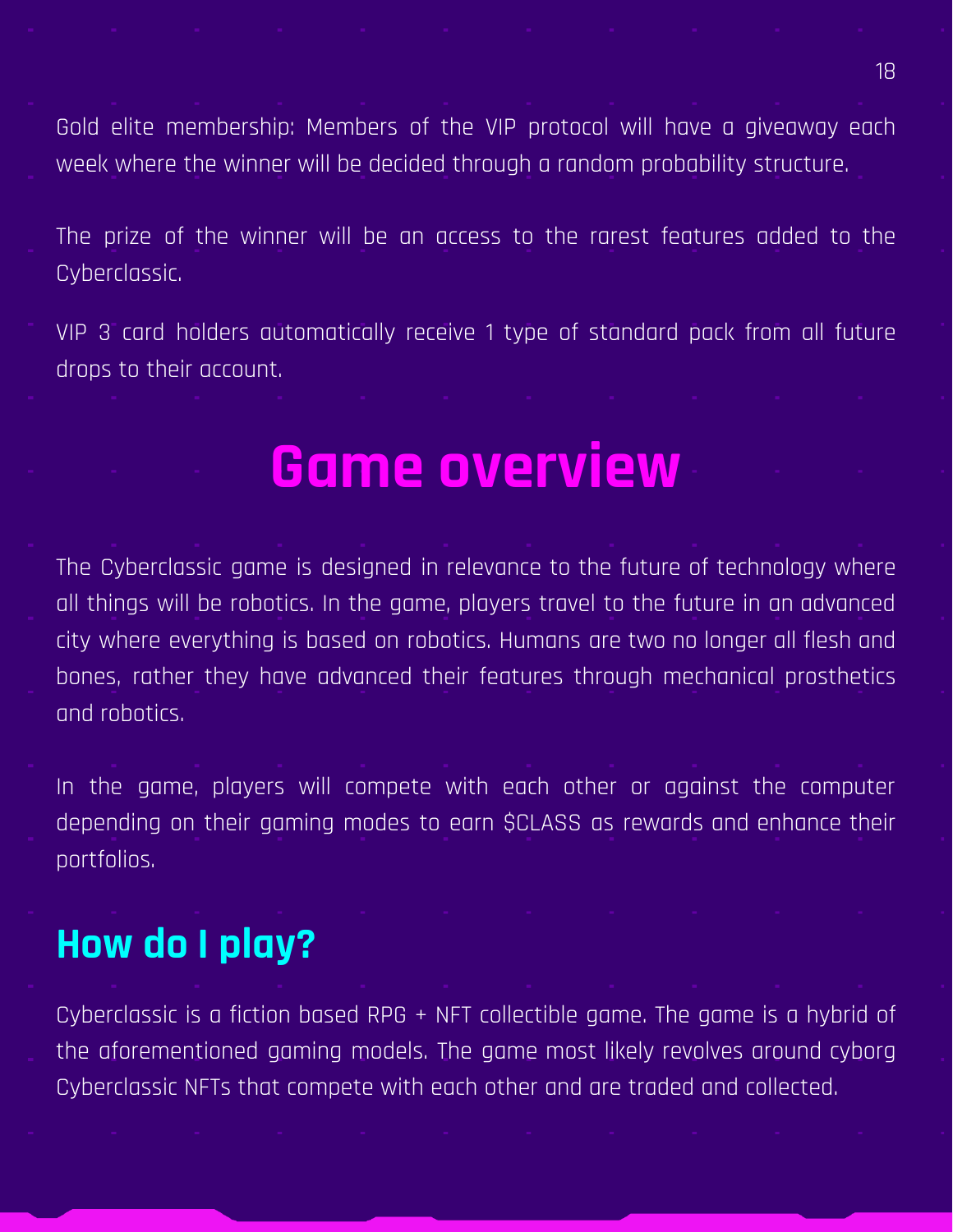The Cyberclassic game has two playing modes, player versus environment (PVE) and player versus player (PVP). Players will be able to play in either mode. Upgrading in The game is incentivized, so players in each playing mode will be incentivized to outperform themselves.

Initially, the game revolves around 1000 basic cyborgs with 80% common characteristics and 10% family centric characteristics that distinguish them from one another.

Furthermore, each Cyberclassic cyborg has some enhanced combat abilities that give them an advantage over their competitors. The game allows various cyborgs to compete, allowing for a detailed comparison of each cyborg's strengths and weaknesses. The winner of the two competing cyborgs is determined based on these characteristics and a calculated probability of survival against the competitor.

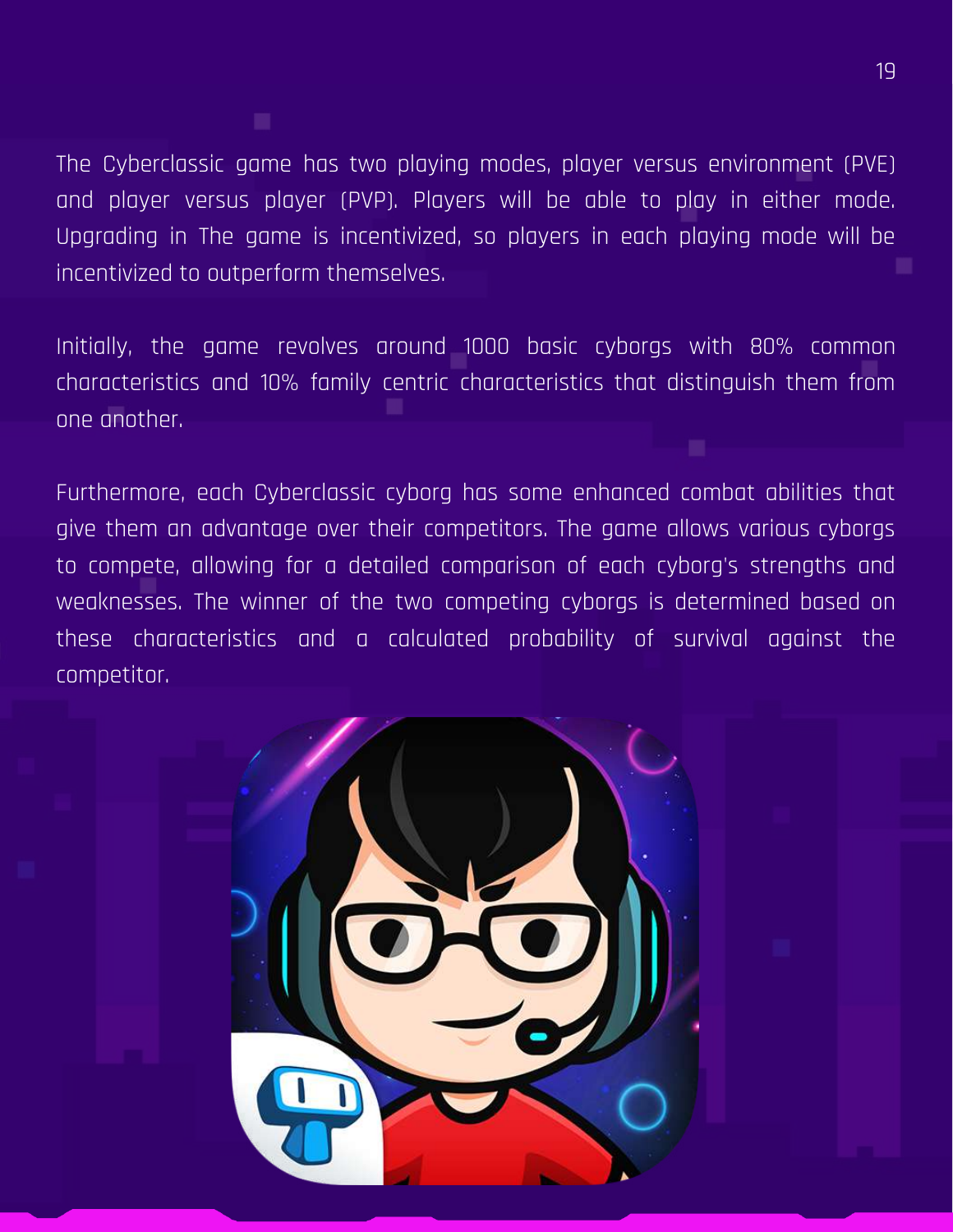### **Leveling up in the game**

Playing Cyberclassic is simple; however, leveling up in the game is not as simple as the game itself. There are two ways for players to advance in the game.

First and foremost, by amassing NFTs. As previously stated, each cyborg family has seven members. Anyone who collects five of the seven members will be able to advance to level 2. The family members are identified based on their visual similarity or by the unique code on each NFT. Second, users can upgrade their NFT to a level 2 or pro level NFT by competing against other NFTs in a battle. The Cyberclassic who outwits the other will be promoted to the next level.

Furthermore, each level in the game has its own set of benefits that encourage players to perform well. One obvious benefit of incentivizing player performance is that it increases player engagement and interest in the game. Players are incentivized by associating perks with their level, such as access to a variety of NFTS, premium bundles, and rare traits.

The perks associated with each level are mentioned in the section of memberships.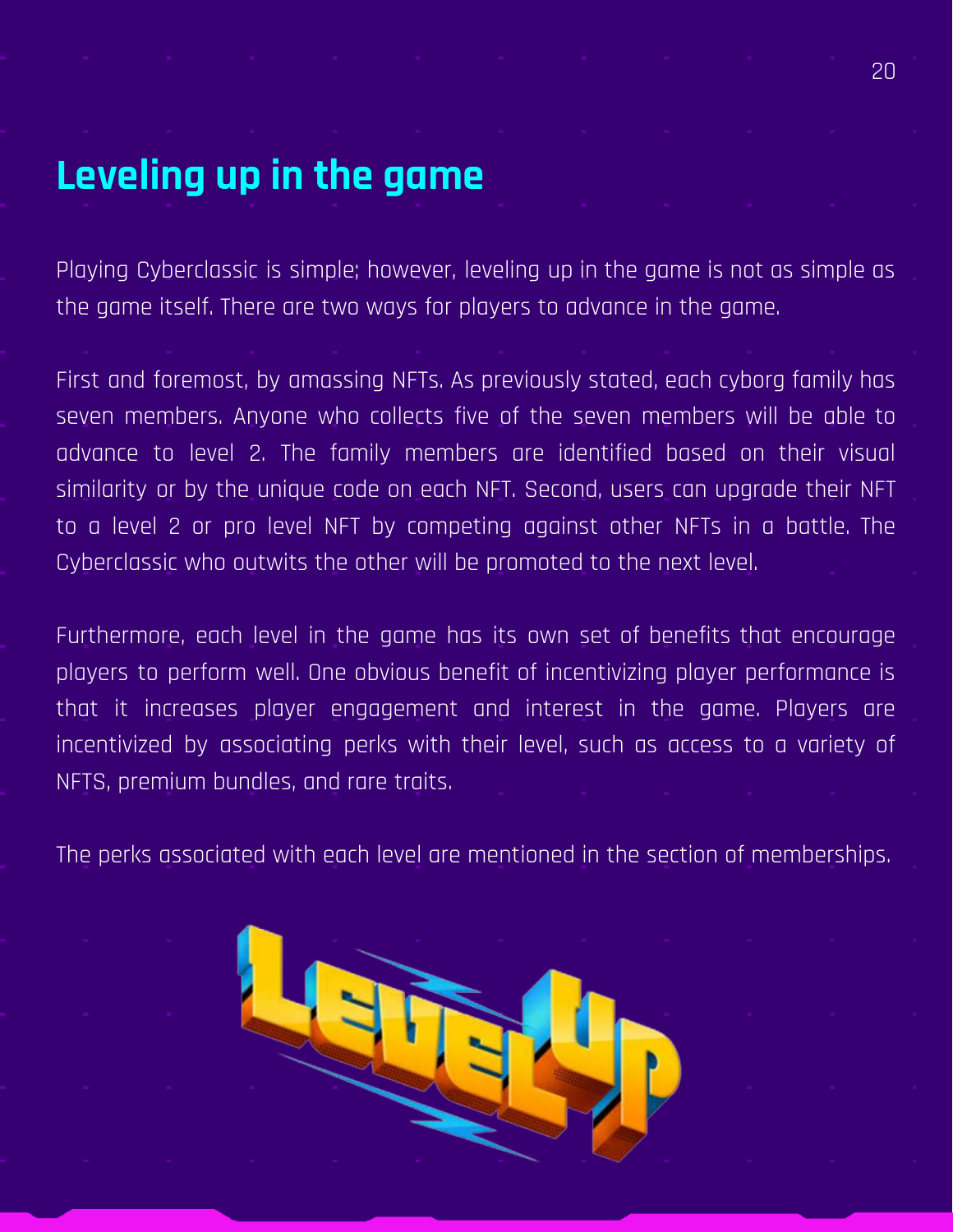### **Additional games**

We designed the protocol from the start to be able to host multiple game types. RPG and Battle Arena, a 2D Auto Battler similar to DOTA Auto Chess or Teamfight Tactics, will be our first major release. The auto battler is currently under development. Additional games have already been workshopped, with some having their own detailed Game Design Documents. Expansions will be voted on by the DAO, and we are looking forward to seeing how that plays out.



### **Mini games and collaborations**

There are still many months until full release and during that wait we would love to give players a taste of the world. As such, we plan on collaborating with other developers to create cool ways of bringing the Cyberclassic world to life.

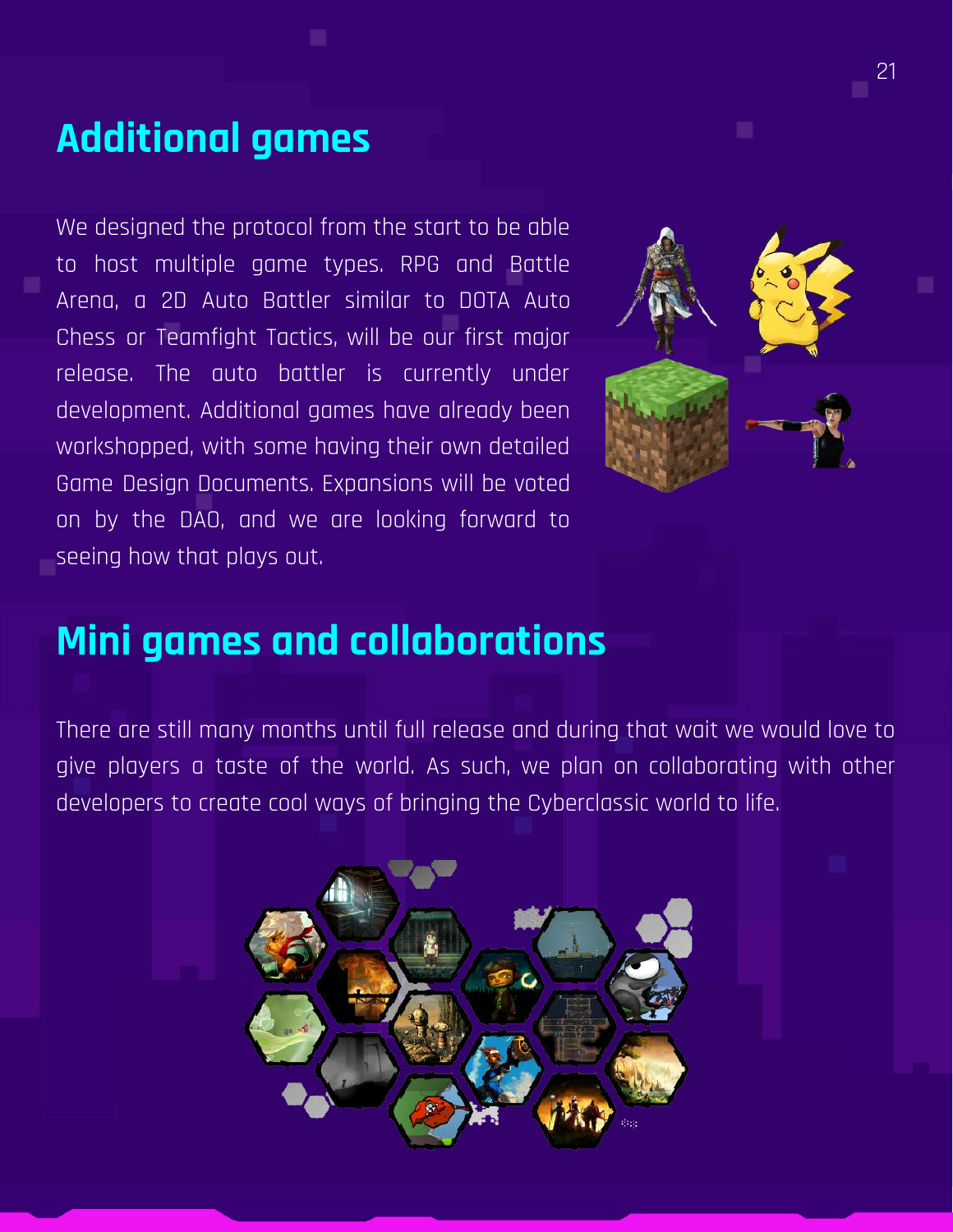## **Game and backend technology**

#### **Game engine**

Cyberclassic was created using Unreal Engine 4.26. The battles take place in a simulation written entirely in C++ that executes game instances in less than a few milliseconds. This is then connected to the Unreal Engine and visualized. The simulation is deterministic, which means that the server can save very small input values and replay any match. Cyberclassic will be able to easily archive every battle that has ever been fought.

#### **Cinematic mode**

A cinematic mode (the one shown in the game trailer) allows individuals with less powerful computers to render out matches in high quality. This is made achievable because of the deterministic nature of underlying simulation.

#### **The level world**

Each level in Cyberclassic is painstakingly crafted by some of the world's best digital artists. Due to the workflow that heavily relies on an extremely powerful render farm, which enables the game to preprocess much of the computational data so that the graphics load in game is lower, while still looking rich and detailed, proprietary technology is used to achieve a cinematic feel to the assets.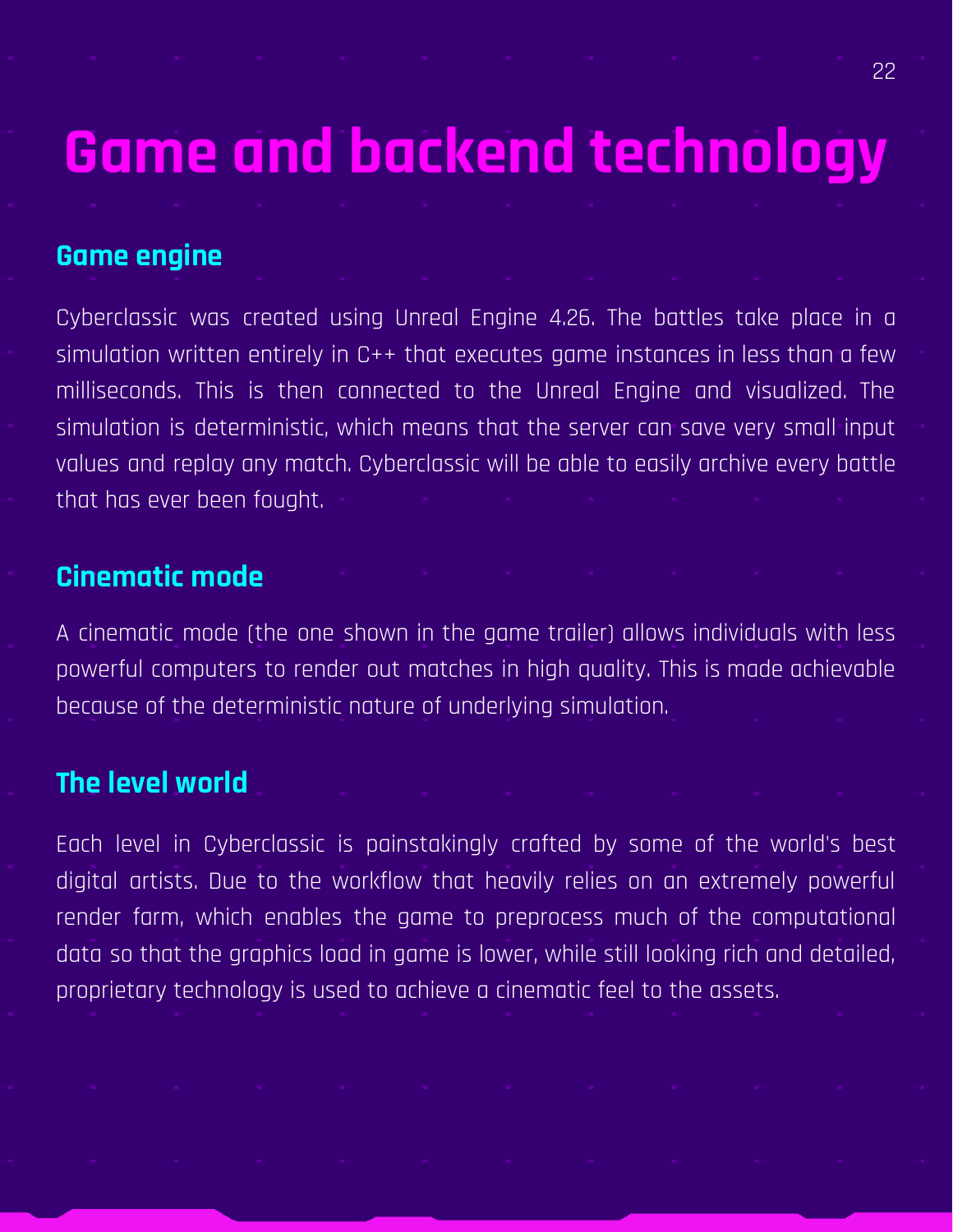#### **Backend**

Our backend is hosted on Amazon Web Services, a world-class Infrastructure as a Service (IaaS) and Platform as a Service (PaaS) provider (AWS). Our core backend services are built with AWS Lambda using a serverless model. This allows us to provide virtually limitless scalability while still maintaining a cost-effective solution.

DynamoDB is our primary persistence mechanism, and we use transactional features to provide an atomic, consistent, isolated, durable, and highly available solution. We use the entire suite of AWS monitoring and security services, including CloudWatch, GuardDuty, Inspector, Detective, and Security Hub.

#### **Payment channels**

Cyberclassic is built on and backed by the binance smart chain. It supports all wallets that are supported by its parent blockchain. binance smart chain supports Metamask. The individuals that chose to play Cyberclassic must already possess a metamask wallet prior hand.



Once the user possesses a metamask wallet, he/she will have to convert their digital currency in \$CLASS, which is the native currency on Cyberclassic platform. All transactions on this platform are made in \$CLASS.

23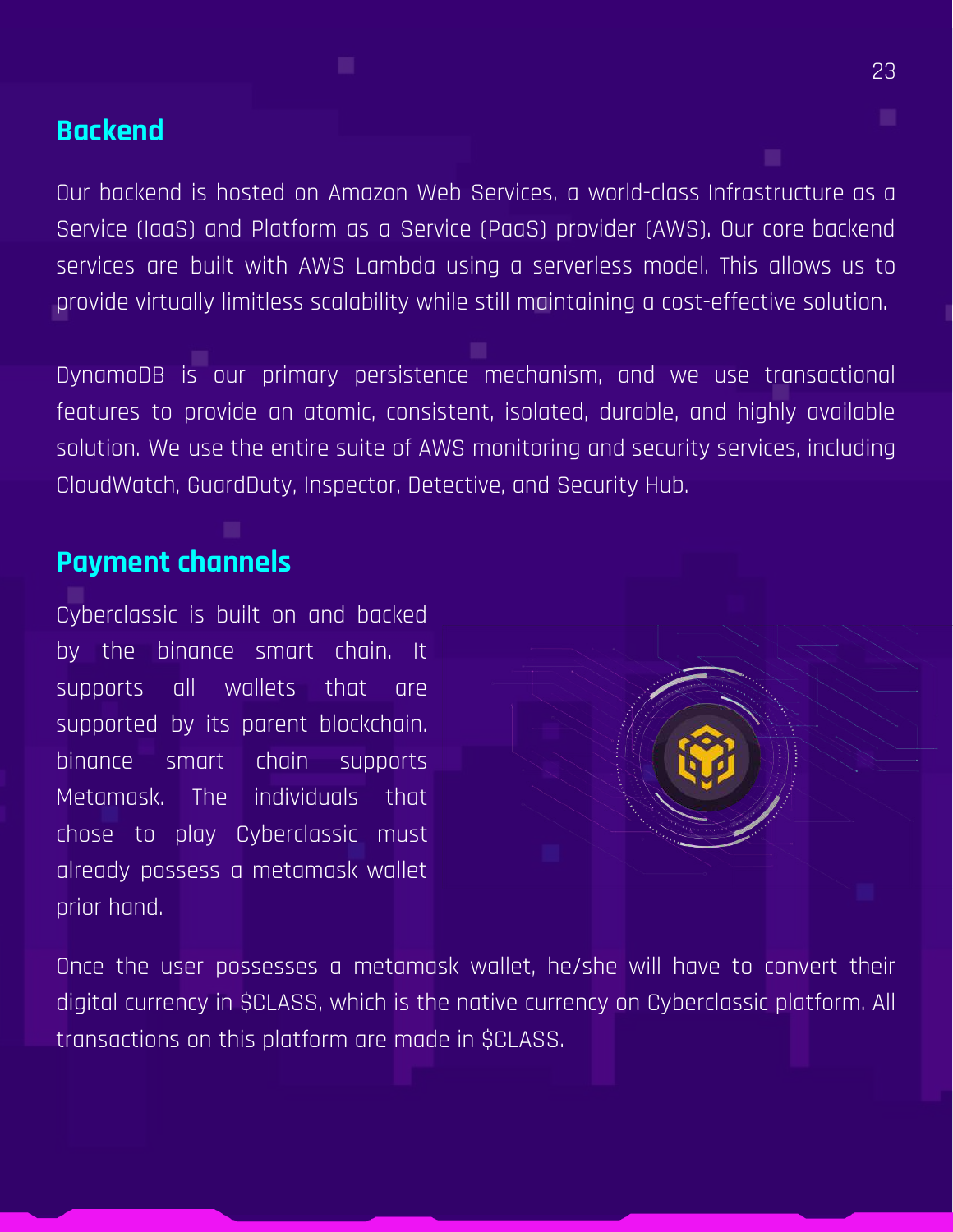Moreover, rewards are also made in \$CLASS and the liquidity mining program also accepts only the native currency of the platform for liquidity pools.

Some parts of the Cyberclassic world in the game can be paid for through relevant NFTs that are required. A payment of this sort will also be applicable in some cases, as and when required.

## **Cyberclassic use case**



As the figure illustrates, users will get to interact with the to-do list application from where the data data will be inserted in Backend API to Cyberclassic node and all the way to binance smart chain. At the binance smart chain user inserted data will be permanently stored on the blockchain. The data can be retrieved later.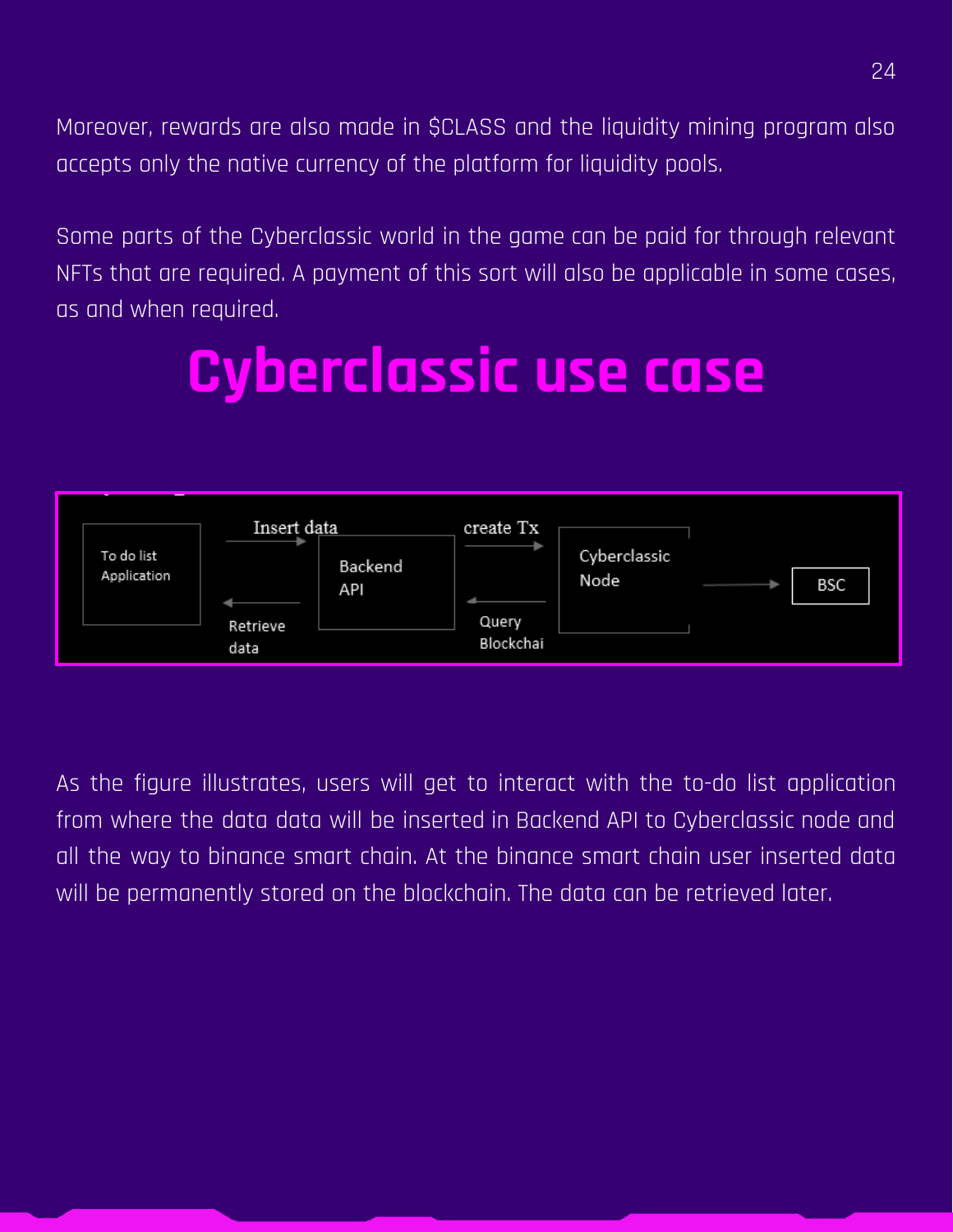## **Tokenomics**



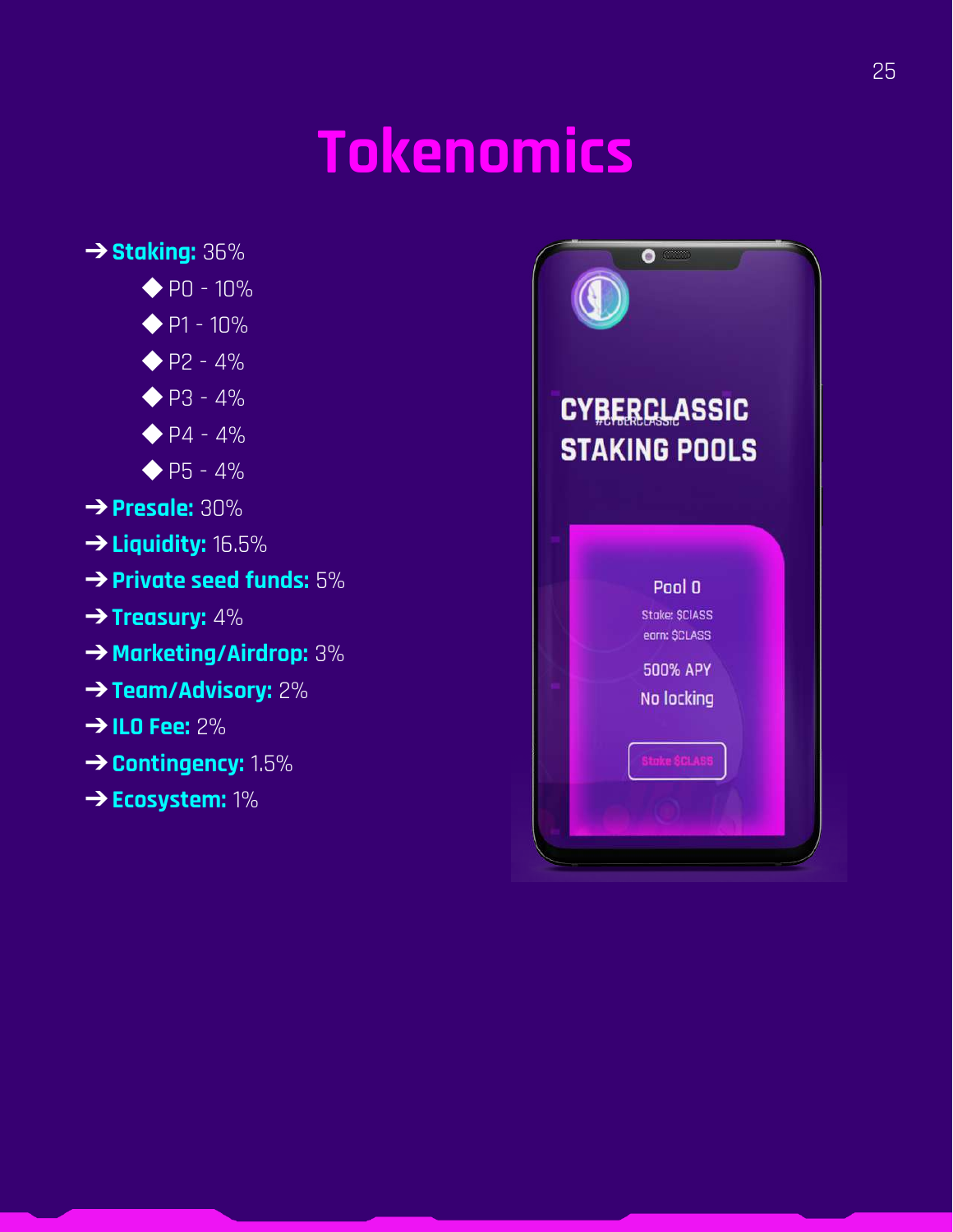## **Roadmap**

### **Q4 2021**

- ❖Key advisors commence development
- ❖Website creation
- ❖Whitepaper release
- ❖Social media presence
- ❖Smart contract audit
- ❖Press release / Yahoo/Benzinga/Financial Post/Marketwatch
- ❖Community reward/Giveaway
- ❖Certik Audit/Solidproof Audit
- ◆ Strategic Partnerships

### **Q1 2022**

- ❖5% initial sale to exclusive VC's/investors
- ❖Staking platform launch
- ◆ NFT minting
- ❖Launch on pancakeswap
- ◆ Key influencers onboarding / AMA
- ❖Coin market cap and coin market listing
- **❖ CEX listing**
- ❖Strategic partnership with key partners and leading brands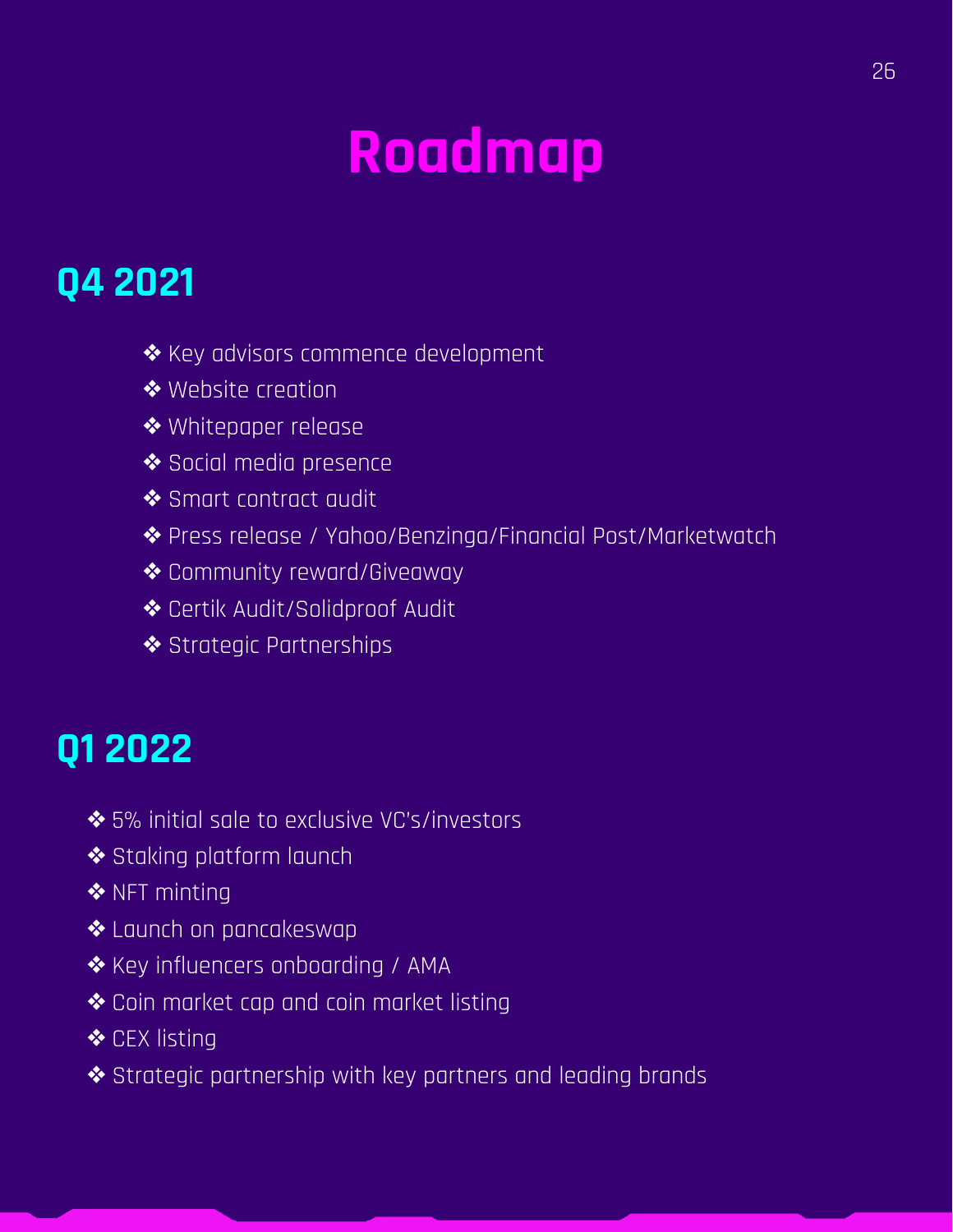- ❖RPG metaverse game on testnet
- ❖Governance DAO
- ❖Gaming Tournaments
- ❖Coingecko/Coinmarketcap listing
- ❖Deploy Contracts on Polygon blockchain
- ❖Collaboration & Partnership
- ❖NFTs Airdrop for presale participants
- ❖Binance NFTs Marketplace magic box listing
- ❖Pancakeswap NFTs listing

### **Q2 2022**

- ❖Mobile app development
- ❖Launch of test net game for cross chain
- ❖Live NFTs marketplace on testnet
- ❖Deploying of Cyberclassic NFT platform on main net
- ◆ NFTs Mint for 3rd round
- ◆ Mobile Application
- ❖RPG metaverse game on mainnet
- ❖P2E Game on Testnet
- ❖VIP Membership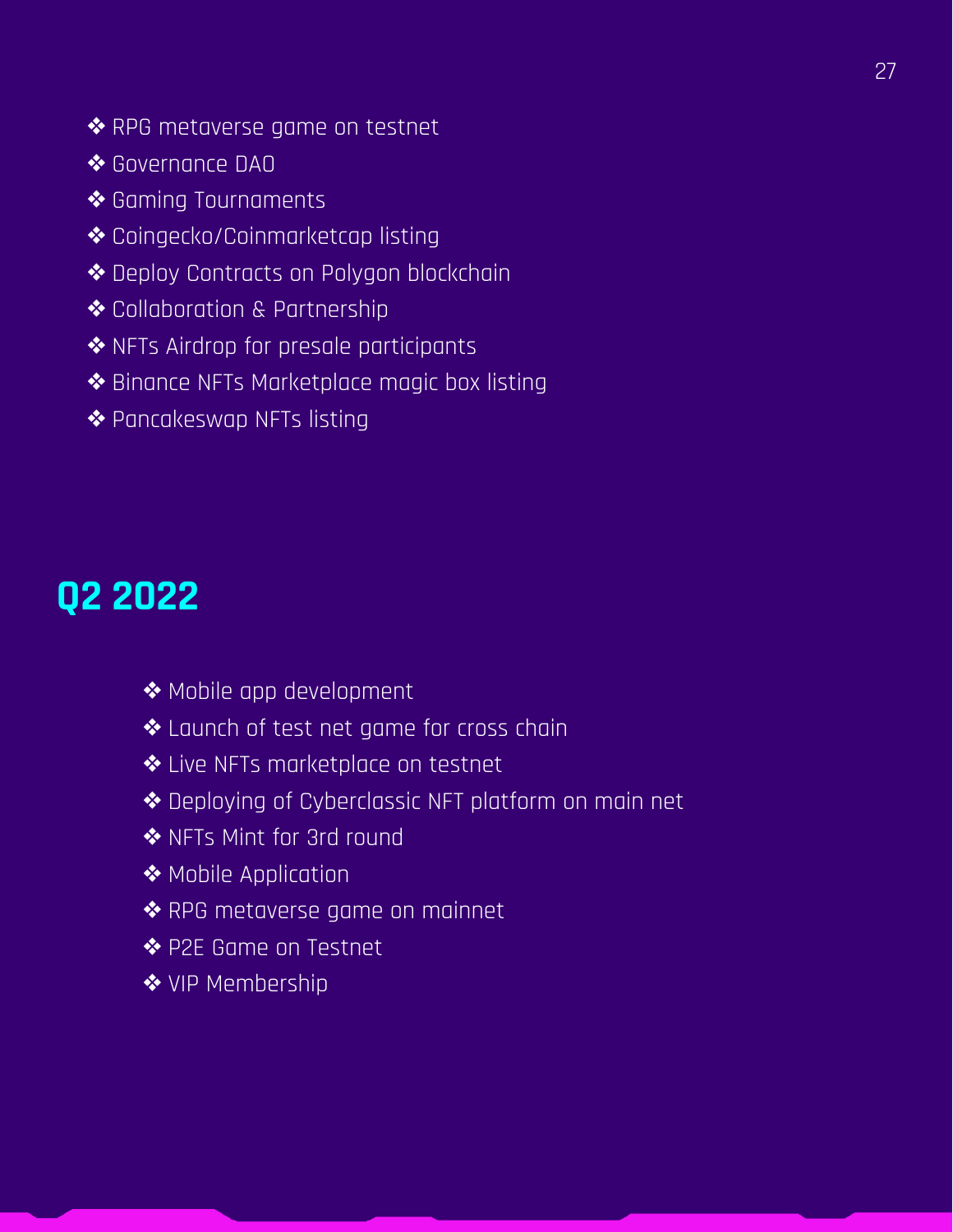### **Q3 2022**

- ❖Community attestation
- ❖NFTs Mint for 3rd round
- ❖Reward on staking NFT platform
- ❖Media collaboration
- ❖Research and development
- ❖Unlocking lottery system
	- (Lottery event participation that rewards Cyberclassic native token).
- ❖P2E Game on Mainnet

## **Our vision and mission**

Our mission and vision is to revolutionize blockchain gaming while keeping the true essence of card games alive. Cyberclassic game is inspired by our childhood favorite pokemon cards. It is an attempt to bring new gaming technologies in our old games to strike the right balance of innovation and nostalgia.

We aim to transform Cyberclassic into an ecosystem. This platform is not limited to NFT

and tokens. We aim to provide entertainment and a fun way to learn and earn in crypto space. Cyberclassic is the future of NFTs.